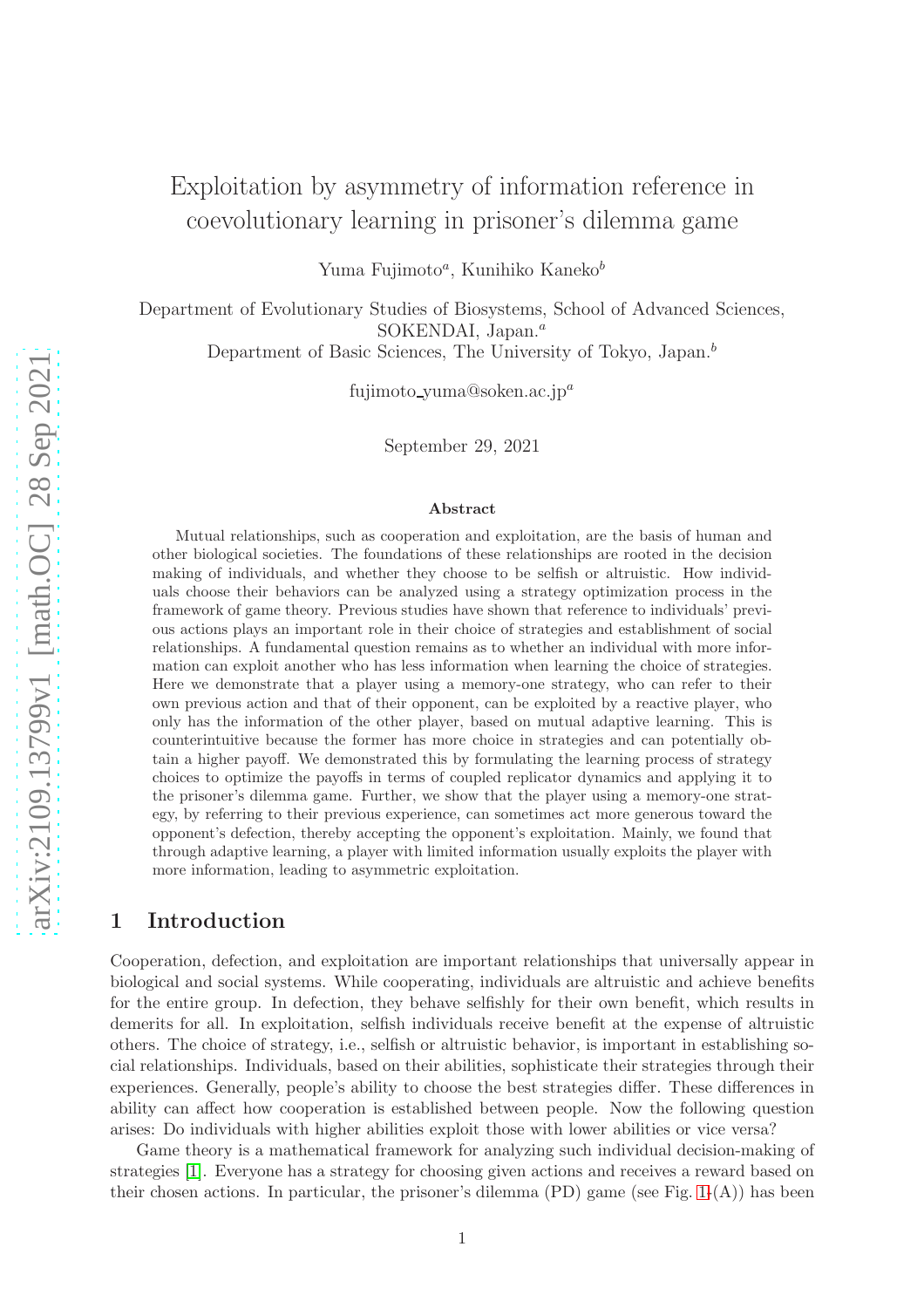used extensively to investigate how people act when competing for benefits. Each of two players chooses either cooperation (C) or defection (D), depending on their own strategies. Accordingly, the single game has four results, namely CC, CD, DC, and DD, where the left and right symbols (C or D) indicate the action taken by oneself and that of the opponent, respectively. The benefit of them is given by R, S, T, and P. The property of PD demands  $T > R > P > S$ : Each player receives a larger benefit for choosing D, which may lead to DD, but CC is more beneficial than DD. How to avoid falling into mutual defection, i.e., DD, has been a significant issue.

In this study, we assume the iteration of games, and then each player can refer to the actions of the previous game and change the own choice depending on the observed actions. We consider that a player can change their next action based on the previous actions of the two players, i.e., CC, CD, DC, and DD at the maximum. Thus, a player with more detailed information about a previous round has a higher ability to choose their own optimal action. This ability to observe actions of their own and their opponents is seen in reality, such as intention recognition [\[2](#page-13-0)[–8\]](#page-13-1). Furthermore, in social systems, from the bacterial community to international war, the reference to past actions might play an important role in establishing interpersonal relationships [\[9\]](#page-13-2). A representative example is tit-for-tat (TFT) strategy [\[10,](#page-13-3) [11\]](#page-13-4), in which the player observes and mimics the other's previous action. The monumental and the numerous following studies showed that the players with TFT strategies are selected in the optimization process and establish cooperation. This strategy is classified as a reactive strategy [\[12–](#page-13-5)[17\]](#page-13-6) as the player chooses their actions by referring only to their opponent's previous action. Another type of strategy, the memory-one strategy [\[17–](#page-13-6)[23\]](#page-14-0), is introduced when a player refers to both their own previous action as well as their opponent's. The memory-one strategy includes not only the TFT but the Win-Stay-Lose-Shift (WSLS) strategy [\[18\]](#page-13-7), which generates cooperation even under the error in choice of action. Consequently, it is expected that a player who refers to more information will succeed in receiving a larger benefit.

Although such reference of past actions plays a crucial role to establish interpersonal relationships, how the difference in information for it between the players affects in the player's benefit is unclear yet. Evolution of strategy in a single population [\[12](#page-13-5)[–23\]](#page-14-0) does not generate the difference in payoffs among the players in principle, where the strategy is selected within the same group. Evolution in multi-population [\[24–](#page-14-1)[29\]](#page-14-2) (i.e., intra-group selection of strategies by the inter-group game) and learning among multi-agent [\[30–](#page-14-3)[37\]](#page-14-4) can generate the exploitation, but so far most studies have focused only on the emergence of cooperation. Recently, the exploitation has been studied as to "symmetry" breaking of the payoffs of players [\[26,](#page-14-5) [34\]](#page-14-6), where only the game between the same class of strategies is assumed. Here, we revised the coupled replicator model in the previous studies of multi-population evolution [\[39\]](#page-14-7) and multi-agent learning [\[40](#page-14-8)[–42\]](#page-15-0) so that the player can refer to their own previous actions and those of their opponent and update their strategy accordingly within a class of strategies. In particular, we focused on the reactive and memory-one classes of strategies, as they are basic and have been studied extensively. We then investigated whether players using the memory-one strategy would win the game against opponents using the reactive strategy, by utilizing the extra information provided through the observation of their own previous actions.

The remainder of this paper is organized as follows. In  $\S$  [2,](#page-17-0) we formulate the learning dynamics for various strategy classes. In addition, we confirm that in iterated games against an opponent's fixed strategy, the strategy with the higher ability obtains a larger payoff in equilibrium. In § [3,](#page-5-0) we introduce an example of mutual learning between memory-one and reactive strategies. Then, we demonstrate that the memory-one class, i.e., the player with the higher ability, is, counterintuitively, one-sidedly exploited by the reactive one. In § [4,](#page-7-0) we analyze how this exploitation is achieved and elucidate that the ability to reference one's own actions leads to generosity and leaves room for exploitation. Finally, in  $\S 5$ , we show that high-ability players are generally exploited because of their generosity, independent of the strategy class and payoff matrix.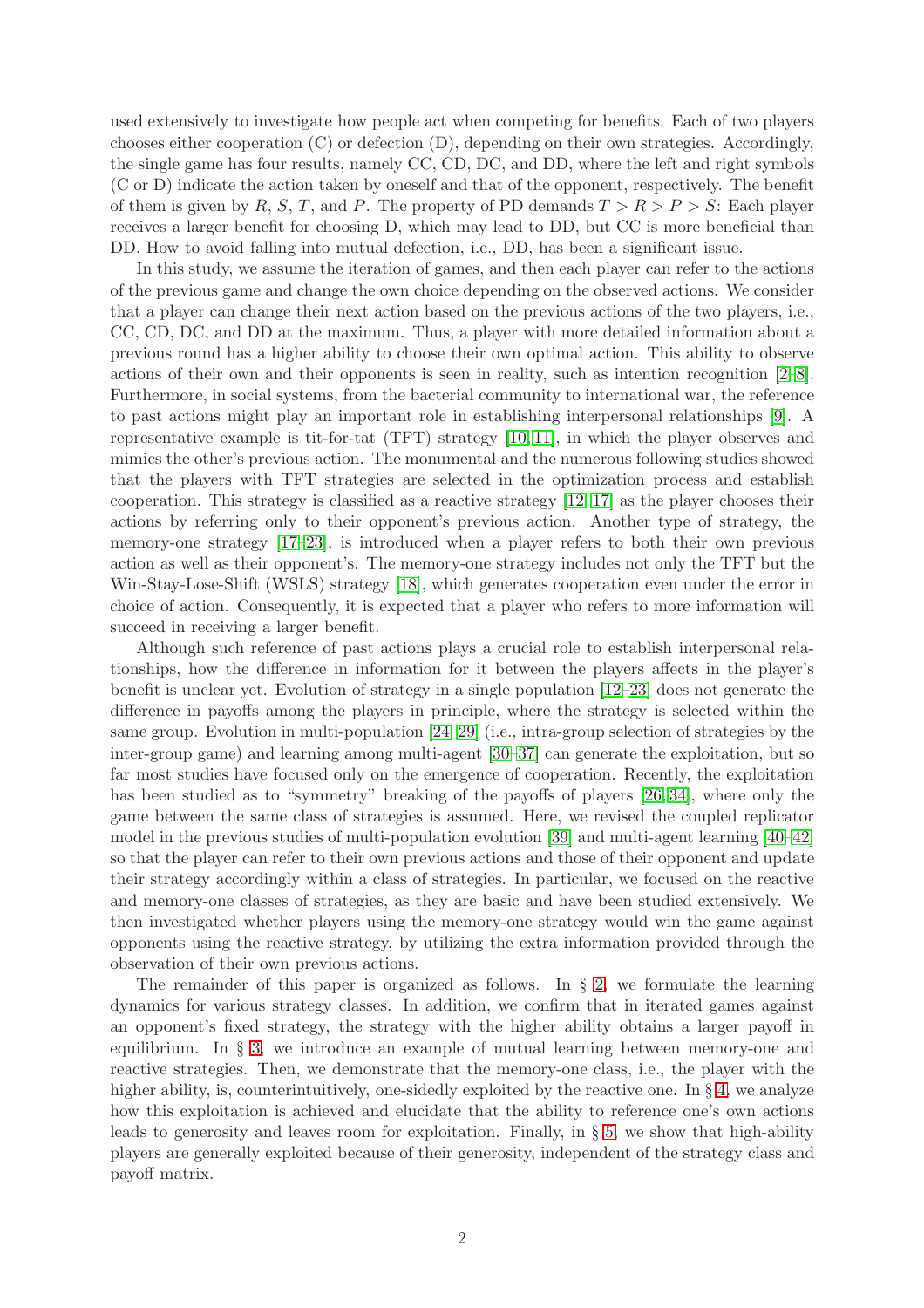

Figure 1: (A) Payoff matrix for the single PD game. A single game has four results: CC (red), CD (yellow), DC (green), and DD (purple). (B) memory-one, reactive, and mixed strategy classes. The memory-one class can refer to all four previous results. The reactive class can only refer to an opponent's result, compressing CC and DC (colored in the same red), and CD and DD (yellow). Furthermore, the mixed class compresses all the previous results into one (all colored in red).

### 2 Formulation of learning dynamics of strategies

#### 2.1 Formulation of class and strategy

Before formulating the learning process, we mathematically define the strategy and class. Recall that a single game can have one of four results: CC, CD, DC, and DD. First, a player using a memory-one strategy can refer to their own and the opponent's previous actions and respond with a different action to each result of the previous game. Thus, the player has four independent stochastic variables  $x_1$ ,  $x_2$ ,  $x_3$ , and  $x_4$  as the probabilities of choosing C regardless of the outcome of the previous game. Thus, the memory-one class is defined as the possible set of such memory-one strategies, which is denoted as  $\{x_1, x_2, x_3, x_4\} \in [0, 1]^4$ . The TFT and Win-Stay-Lose-Shift [\[18,](#page-13-7) [43–](#page-15-1)[45\]](#page-15-2) strategies are examples of the emergence of cooperation as  $x_1 = x_3 = 1$ ,  $x_2 = x_4 = 0$ , and  $x_1 = x_4 = 1$  and  $x_2 = x_3 = 0$ .

Second, a player using the reactive strategy can only refer to the opponent's action and therefore cannot distinguish between CC and DC (CD and DD). Thus, the strategy is given by two independent variables  $x_{13}$  and  $x_{24}$ , where the former (latter) is the probability of choosing C where the previous result was either CC or DC (CD or DD). Therefore, the reactive class is defined as  $\{x_{13}, x_{24}\} \in [0, 1]^2$ . Here, the notation  $x_{13}$  (variable for CC and DC) clearly indicates the integration of  $x_1$  (CC) and  $x_3$  (DC) from the memory-one class. Indeed, all the strategies in the reactive class are included in the memory-one class, as one can set  $x_1 = x_3 = x_{13}$  and  $x_2 = x_4 = x_{24}$  for all  $x_{13}$  and  $x_{24}$ . Thus, the above TFT strategy can be represented as  $x_{13} = 1$ and  $x_{24} = 0$ , whereas the Win-Stay-Lose-Shift strategy cannot be represented. This makes it clear that the memory-one class is more complex than the reactive one, because the former can include all the strategies of the latter. The ordering of complexity can be defined as a class that includes all the strategies of the other is more complex.

Third, in the classical mixed strategy [\[46\]](#page-15-3), a player stochastically chooses their action without referencing any actions from the previous game. Thus, the strategy controls only one variable  $x_{1234} \in [0,1]$ , which is the probability of choosing C. This class is the least complex of the three classes.

#### 2.2 Analysis of repeated game

In this section, we analyze a repeated game under the condition that the strategy of both players are fixed. We define  $\mathbf{p} := (p_{\text{CC}}, p_{\text{CD}}, p_{\text{DC}}, p_{\text{DD}})^{\text{T}}$  as the probabilities that (CC, CD, DC, DD)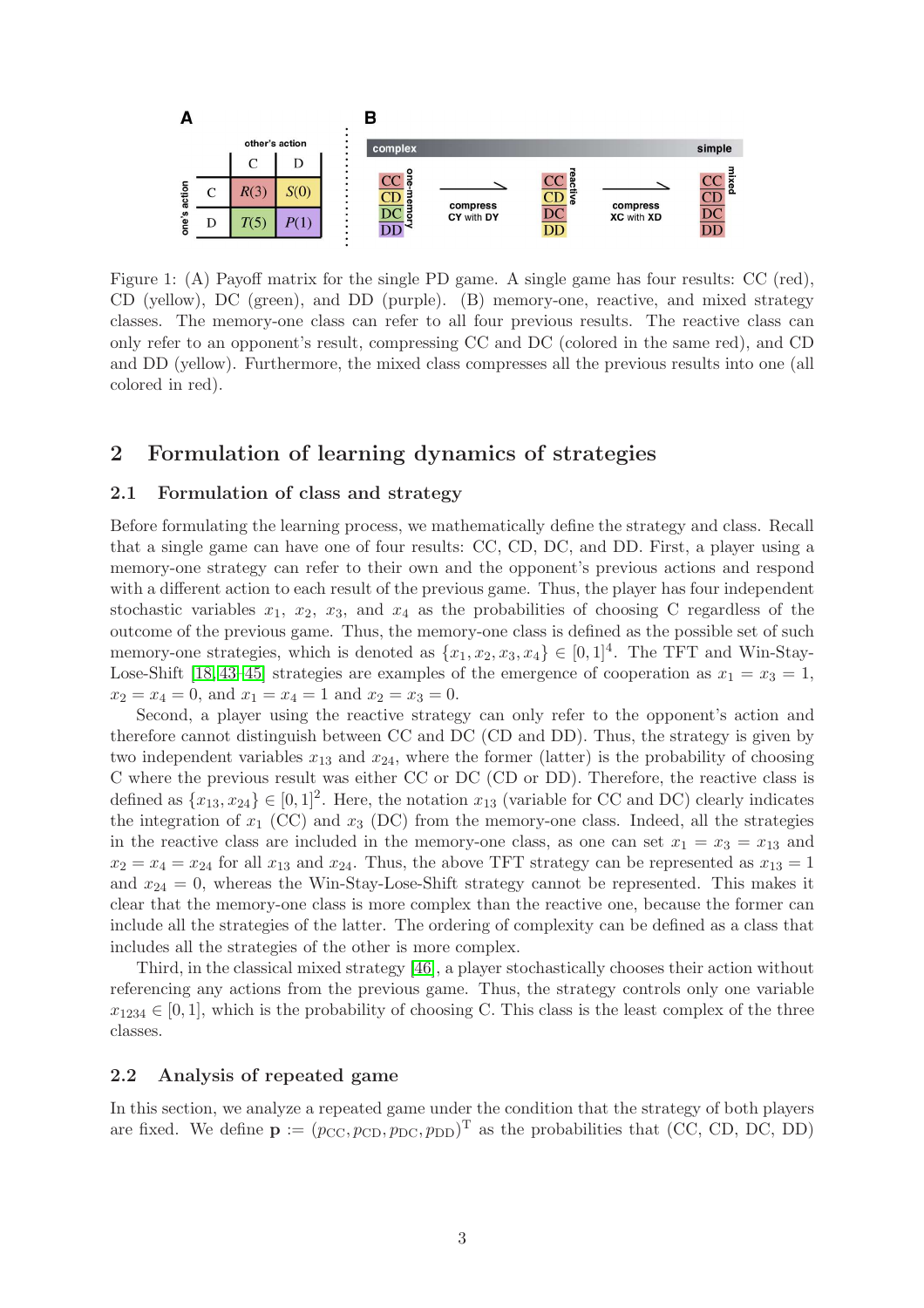are played in the present round, and the result of the next round is calculated by  $\mathbf{p}' = \mathbf{Mp}$  with

<span id="page-3-4"></span>
$$
\mathbf{M} := \begin{pmatrix} x_1y_1 & x_2y_3 & x_3y_2 & x_4y_4 \\ x_1\bar{y}_1 & x_2\bar{y}_3 & x_3\bar{y}_2 & x_4\bar{y}_4 \\ \bar{x}_1y_1 & \bar{x}_2y_3 & \bar{x}_3y_2 & \bar{x}_4y_4 \\ \bar{x}_1\bar{y}_1 & \bar{x}_2\bar{y}_3 & \bar{x}_3\bar{y}_2 & \bar{x}_4\bar{y}_4 \end{pmatrix} . \tag{1}
$$

When none of the strategy variables,  $x_n$  and  $y_n$  for  $n \in \{1, \dots, 4\}$  are 0 or 1, the repeated game has only one equilibrium state  $\mathbf{p}_e := (p_{\text{CCe}}, p_{\text{CDe}}, p_{\text{DCe}}, p_{\text{DDe}})^{\text{T}}$ . Here, we can directly compute  $p_e$  as

$$
p_{\text{CCe}} = k\{(x_4 + (x_3 - x_4)y_2)(y_4 + (y_3 - y_4)x_2) - x_3y_3(x_2 - x_4)(y_2 - y_4)\},
$$
  
\n
$$
p_{\text{CDe}} = k\{(x_4 + (x_3 - x_4)y_4)(\bar{y}_2 - (y_1 - y_2)x_1) - x_4\bar{y}_1(x_1 - x_3)(y_2 - y_4)\},
$$
  
\n
$$
p_{\text{DCe}} = k\{(\bar{x}_2 - (x_1 - x_2)y_1)(y_4 + (y_3 - y_4)x_4) - \bar{x}_1y_4(x_2 - x_4)(y_1 - y_3)\},
$$
  
\n
$$
p_{\text{DDe}} = k\{(\bar{x}_2 - (x_1 - x_2)y_3)(\bar{y}_2 - (y_1 - y_2)x_3) - \bar{x}_2\bar{y}_2(x_1 - x_3)(y_1 - y_3)\}.
$$
\n(2)

<span id="page-3-5"></span>Here the coefficient k is determined by the normalization of the probabilities  $p_{\text{CCe}} + p_{\text{CDe}} +$  $p_{\rm DCe} + p_{\rm DDe} = 1.$ 

#### 2.3 Learning dynamics of memory-one class

We next consider adaptive learning from past experiences of repeated games. For instance, we assume that the probability of CC being the result of the previous round is  $p_{\text{CCe}}$ . Then, the next action being C (D) would have the probability of  $x_1$  ( $\bar{x_1}$ ). Here, we define  $u_{\text{CCC}}$  ( $u_{\text{CCC}}$ )) as the benefit that the player gains by performing action C (D). First, the time evolution of  $x_1$  is assumed to depend on the amount of experience: the previous game's result and the action in the present one must be CC and C, respectively. Thus,  $\dot{x}_1$  is proportional to  $p_{CCe}x_1$ . Second,  $\dot{x}_1$  also depends on the benefit of action C and thus is proportional to  $u_{\text{CC}(C)} - (x_1u_{\text{CC}(C)} + \bar{x}_1u_{\text{CC}(D)})$ . To summarize, we get

<span id="page-3-2"></span>
$$
\dot{x}_1 = x_1 \bar{x_1} p_{\text{CCe}} (u_{\text{CC(C)}} - u_{\text{CC(D)}}). \tag{3}
$$

Next, we compute  $u_{\text{CC}(C)}$  and  $u_{\text{CC}(D)}$ . When the previous game's result and the present self-action are CC and C, respectively, the present state is given by  $\mathbf{p} = \mathbf{p}_{\text{CC}(C)} := (y_1, \bar{y_1}, 0, 0)^T$ . If  $\mathbf{p}_{\text{CC}(C)} \neq \mathbf{p}_{e}$  holds, then the state gradually relaxes to equilibrium with the repetition of the game. Thus,  $u_{\text{CC}(C)}$  is the total payoff generated by  $\mathbf{p}_{\text{CC}(C)}$  until equilibrium is reached, which is given by

<span id="page-3-0"></span>
$$
u_{\text{CC}(C)} = \sum_{t=0}^{\infty} \mathbf{M}^t (\mathbf{p}_{\text{CC}(C)} - \mathbf{p}_e) \cdot \mathbf{u}.
$$
 (4)

Here, we define  $\mathbf{u} := (R, S, T, P)^{\mathrm{T}}$  as the vector for the payoff matrix. By contrast, when the previous game's result and the present self-action are CC and D, respectively, the present state is given by  $\mathbf{p} = \mathbf{p}_{CC(D)} := (0, 0, y_1, \bar{y_1})^T$ . Then,  $u_{CC(D)}$  is computed in the same way using

<span id="page-3-1"></span>
$$
u_{\text{CC}(D)} = \sum_{t=0}^{\infty} \mathbf{M}^t (\mathbf{p}_{\text{CC}(D)} - \mathbf{p}_e) \cdot \mathbf{u}.
$$
 (5)

By substituting Eqs. [4](#page-3-0) and [5](#page-3-1) into Eq.  $(3)$ , we can write the learning dynamics of  $x_1$  as

<span id="page-3-3"></span>
$$
\dot{x}_1 = x_1 \bar{x}_1 p_{\text{CCe}} \sum_{t=0}^{\infty} \mathbf{M}^t (\mathbf{p}_{\text{CC(C)}} - \mathbf{p}_{\text{CC(D)}}) \cdot \mathbf{u},\tag{6}
$$

using only strategy variables,  $x_n$  and  $y_n$  for  $n \in \{1, \dots, 4\}$ , and the payoff variables  $(T, R, P, S)$ . Similarly, we can derive the time evolution of the other strategy variables  $x_2$ ,  $x_3$ , and  $x_4$ .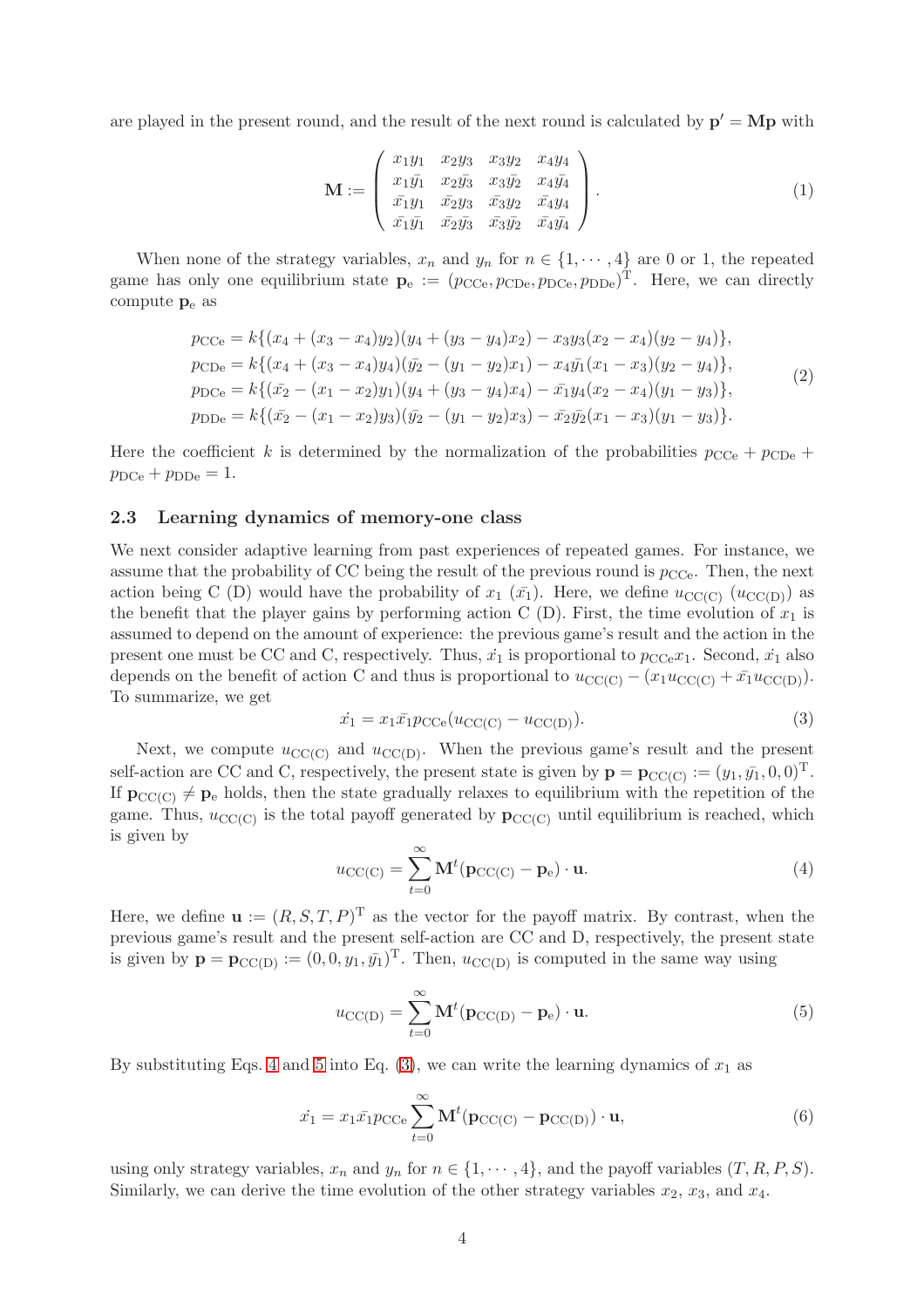Eq. [\(6\)](#page-3-3) appears complicated at first glance, but it can be simplified as

<span id="page-4-1"></span>
$$
\dot{x}_1 = x_1 \bar{x}_1 \frac{\partial \mathbf{p}_e}{\partial x_1} \cdot \mathbf{u},\tag{7}
$$

as will be shown in subsection § [2.4.](#page-4-0) The same equations hold for the learning of  $x_2$ ,  $x_3$ , and  $x_4$ , and for opponent player. Notably, this equation reproduces the original coupled replicator model [\[39,](#page-14-7) [40\]](#page-14-8).

#### <span id="page-4-0"></span>2.4 Detailed calculation of learning dynamics

In this section, we prove that Eqs. [6](#page-3-3) and [7](#page-4-1) are equivalent. First, because  $p_e$  is the equilibrium state for the Markov transition matrix M, we obtain

$$
(\mathbf{E} - \mathbf{M})\mathbf{p}_e = 0.
$$
 (8)

Here, by a perturbation of strategy  $\delta x_1$ , the equilibrium state  $\delta \mathbf{p}_e$  changes accordingly. By substituting  $x_1 \to x_1 + \delta x_1$  and  $\mathbf{p}_e \to \mathbf{p}_e + \delta \mathbf{p}_e$  into Eq. [\(1\)](#page-3-4), we obtain:

$$
(\mathbf{E} - \mathbf{M})\delta \mathbf{p}_e - p_{\text{CCe}} (\mathbf{p}_{\text{CC(C)}} - \mathbf{p}_{\text{CC(D)}}) \delta x_1 = 0
$$
  
\n
$$
\Rightarrow \sum_{t=0}^{\infty} \mathbf{M}^t (\mathbf{E} - \mathbf{M}) \frac{\partial \mathbf{p}_e}{\partial x_1} = p_{\text{CCe}} \sum_{t=0}^{\infty} \mathbf{M}^t (\mathbf{p}_{\text{CC(C)}} - \mathbf{p}_{\text{CC(D)}}),
$$
  
\n
$$
\Rightarrow (\mathbf{E} - \mathbf{M}^{\infty}) \frac{\partial \mathbf{p}_e}{\partial x_1} = p_{\text{CCe}} \sum_{t=0}^{\infty} \mathbf{M}^t (\mathbf{p}_{\text{CC(C)}} - \mathbf{p}_{\text{CC(D)}}),
$$
  
\n
$$
\Rightarrow \frac{\partial \mathbf{p}_e}{\partial x_1} = p_{\text{CCe}} \lim_{n \to \infty} \sum_{t=0}^n \mathbf{M}^t (\mathbf{p}_{\text{CC(C)}} - \mathbf{p}_{\text{CC(D)}}).
$$
  
\n(9)

<span id="page-4-2"></span>Here, we use  $\mathbf{M}^{\infty} \partial \mathbf{p}_{e}/\partial x_{1} = 0$  because M has only one eigenvector for which the eigenvalue is 1 as the preservation of probability (i.e.,  $p_{\text{CCe}} + p_{\text{CDe}} + p_{\text{DCe}} + p_{\text{DDe}} = 1$ ).

Eq. [\(9\)](#page-4-2) not only provides a simple representation of the time evolution but is also useful for the numerical simulation of Eq.  $(6)$ . The right-hand side of Eq.  $(9)$  requires an approximate numerical calculation for all eigenvectors of M. By contrast, the left-hand side demands only the information on the equilibrium state  $p_e$ , which is analytically given by Eq. [\(2\)](#page-3-5).

#### 2.5 Learning dynamics of other strategies

In the previous sections, we formulated the learning dynamics of memory-one class strategies against another within the same class. In this section, we consider other cases in which both learned and learning players adopt the reactive class.

First, we consider a case in which a learned player uses the reactive class, and the learning player uses the memory-one class. In this case, the learning is easily given by

$$
\dot{x_n}(\{x_1, \cdots, x_4\}, \{y_{13}, y_{24}\}) = \dot{x_i}|_{y_1 = y_3 = y_{13}, y_2 = y_4 = y_{24}} \tag{10}
$$

for  $n \in \{1, \dots, 4\}$  because the learned reactive player's strategy is constrained by  $y_1 = y_3 = y_{13}$ and  $y_2 = y_4 = y_{24}$ .

<span id="page-4-3"></span>Second, we consider a case in which the learning player uses the reactive class, and the learned player uses the memory-one class. In this case, the learning player's strategy is given by  $(x_{13}, x_{24})$ . Recall that the learning speed of our model depends on the amount of experience. Because the frequency of observing the opponent's previous action, C, is the total of both CC and DC, the time evolution of  $x_{13}$  is the sum of  $x_1$  and  $x_3$ . Thus, we get

$$
x_{13}(\lbrace x_{13}, x_{24} \rbrace, \lbrace y_1, \cdots, y_4 \rbrace) = (x_1 + x_3)|_{x_1 = x_3 = x_{13}, x_2 = x_4 = x_{24}},
$$
  
\n
$$
x_{24}(\lbrace x_{13}, x_{24} \rbrace, \lbrace y_1, \cdots, y_4 \rbrace) = (x_2 + x_4)|_{x_1 = x_3 = x_{13}, x_2 = x_4 = x_{24}}.
$$
\n
$$
(11)
$$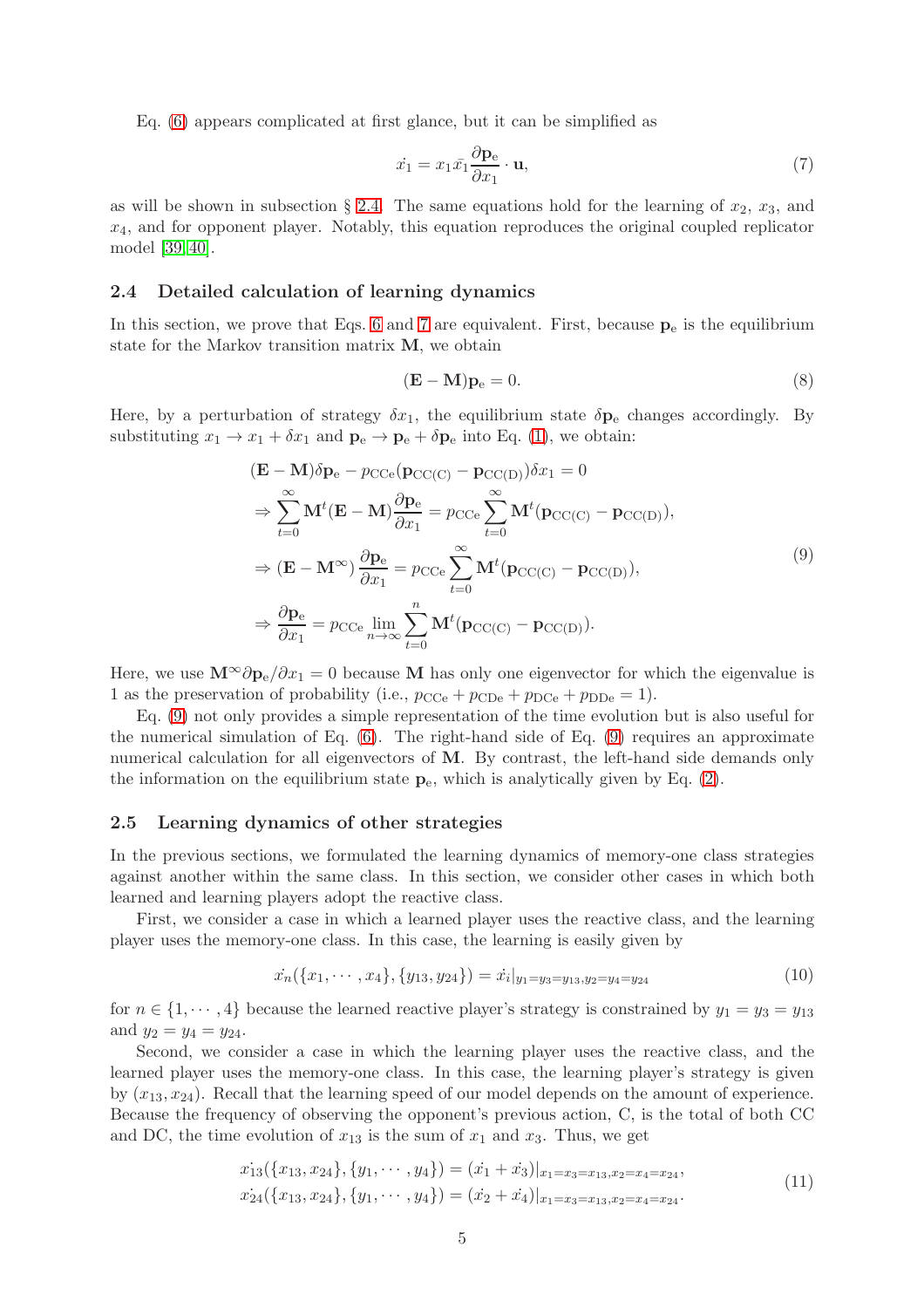### <span id="page-5-1"></span><span id="page-5-0"></span>3 Numerical result for learning

#### 3.1 One-sided learning against a fixed strategy

Before investigating the game between the memory-one and reactive classes, we first study the learning of the memory-one and reactive classes against the other fixed strategy. Fig. [2](#page-18-0) shows the time series of each strategy's payoff based on the learning dynamics. The payoffs of both classes monotonically increase their payoffs over time because the opponent's strategy is fixed. However, there are two major differences between the two classes in the way the payoff increases.



Figure 2: Payoff of the memory-one (blue) and reactive (orange) classes over time when learning with an opponent with a fixed strategy, whose strategy is a reactive one;  $y_{13} = 0.9$  and  $y_{24} = 0.1$ . The payoff is an average of a large number  $(10000)$  of initial conditions for  $x_i$ , which are chosen randomly. The horizontal axis denotes time on a scale of  $log(t + 1)$ . The rise of the payoff of the reactive class is larger than that of the memory-one class, but finally, the memory-one class has a larger payoff.

First, the reactive class learns faster than the memory-one class. This is because the reactive class is a compressed version of the memory-one model, as the constraints  $x_1 = x_3$  and  $x_2 = x_4$ are postulated, that is, the learning in the cases of CC and DC (CD and DD) are integrated. Recall that the change in strategy is optimized based on the empirical data sampled through the played games. In the reactive class, the number of strategy variables is fewer; therefore, quick optimization can be achieved, as shown in Eq. [\(11\)](#page-4-3).

Second, the memory-one strategy gains a larger payoff in equilibrium than the reactive one. This is simply because the memory-one strategy contains a reactive strategy. Accordingly,

$$
\max_{x_1, x_2, x_3, x_4} \mathbf{p}_e(\{x_1, x_2, x_3, x_4\}, \mathbf{y}) \cdot \mathbf{u} \ge \max_{x_{13}, x_{24}} \mathbf{p}_e(\{x_{13}, x_{24}\}, \mathbf{y}) \cdot \mathbf{u},\tag{12}
$$

is derived for all the opponent's fixed strategies y.

#### 3.2 Mutual learning between memory-one and reactive classes

In § [3.1,](#page-5-1) we considered one-sided learning, where a player dynamically optimizes the strategy against their opponent's fixed strategy. In this section, we consider mutual learning, where both players optimize their strategies as the opponent's strategy continues to change.

We excluded the mixed class in this study because the results of matches with the mixed class are trivial. A player with a mixed class must use the same action independently of the opponent's previous actions. Thus, the opponent always receives a higher pay off by choosing D according to the payoff matrix of the PD. When the opponent's choice is always D, the best choice of the mixed class is also D. Thus, only the pure DD will result in equilibrium. Therefore, the mixed class can establish neither cooperative nor exploitative relationships.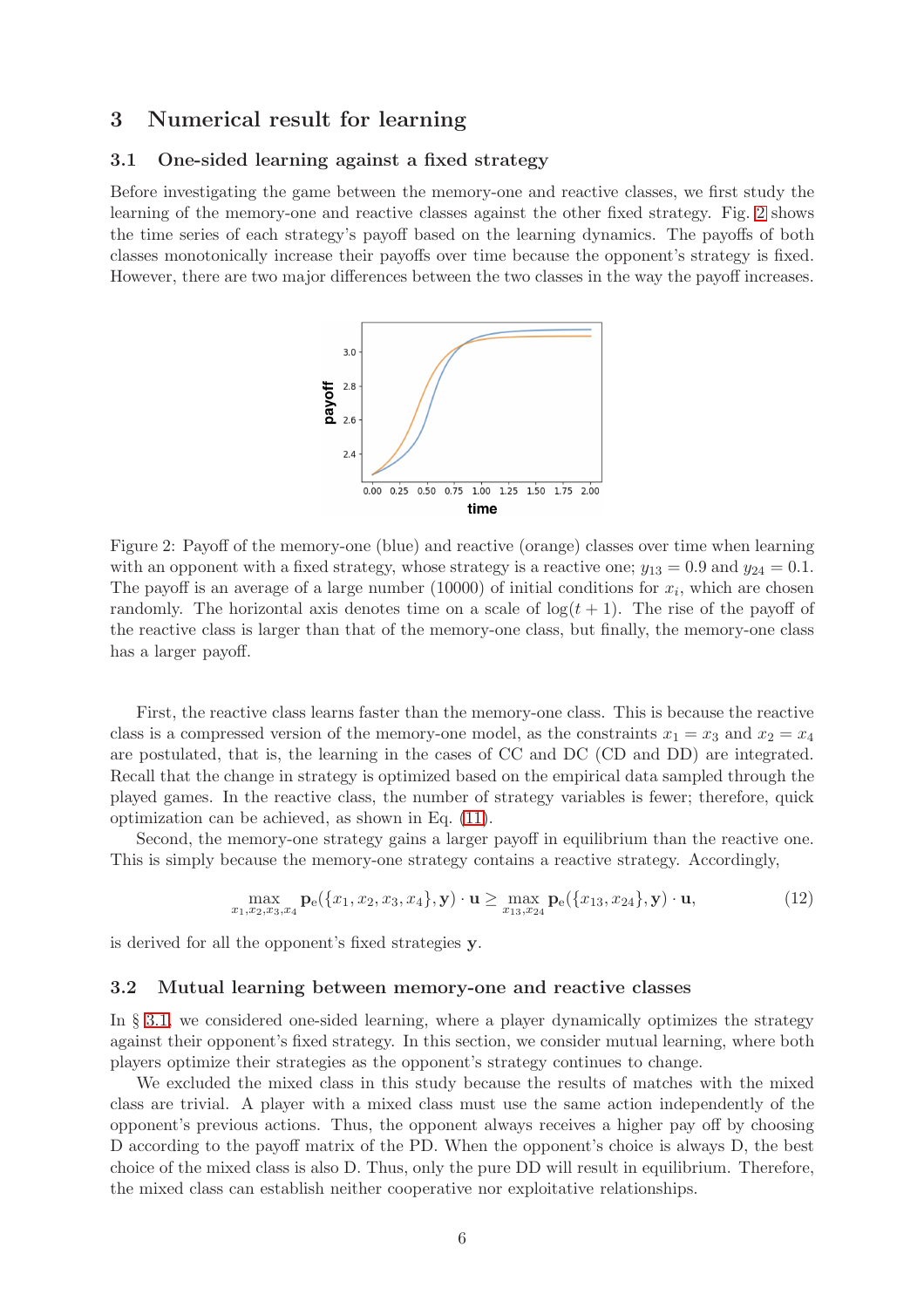Therefore, we consider only the game between players using the memory-one and reactive classes. In our model, the dynamics of players' strategies are deterministic. Thus, the equilibrium state is uniquely determined by the initial values of strategies  $x$  and  $y$ . Here, we take sampling over the initial conditions. A match between each pair of classes was evaluated using a sufficiently large number of initial conditions of  $x$  and  $y$ . In each sample, the initial values of the strategy were assumed to be given randomly. In other words, when the former player takes a memoryone (reactive) class, the strategy is randomly chosen from  $\{x_1, x_2, x_3, x_4\} \in [0,1]^4$   $(\{x_{13}, x_{24}\} \in$  $[0, 1]^2$ .

Fig. [3](#page-19-0) shows the final state of mutual learning for three matches: (A) between two memoryone classes, (B) between the memory-one and reactive classes, and (C) between two reactive classes. (Note that the last case represented in (C) was already studied in [Fujimoto2019].) Here, recall that mutual cooperation satisfies  $p_{\text{CCe}} = 1$ , mutual defection satisfies  $p_{\text{DDe}} = 1$ , and exploitation satisfies  $p_{\text{CDe}} \neq p_{\text{DCe}}$ .



Figure 3: Result of matches (A) between two memory-one classes, (B) between a memoryone and reactive class, and (C) between two reactive classes. Each dot indicates one sample, which is given by a random initial state, and 10000 samples from different initial conditions are shown in each panel. In all panels, the horizontal and vertical lines indicate the player's and the opponent's payoffs. The numbers highlighted in red along the axes represent the average payoff over 10000 samples. The solid black line indicates the region of the possible set of payoffs. The blue dots indicate CC, where  $p_{\text{CCe}} = 1 \Leftrightarrow u_{\text{e}} = v_{\text{e}} = 3$  holds. The yellow dots indicated DD, where  $p_{\text{CCe}} = 0 \Leftrightarrow u_{\text{e}} = v_{\text{e}} = 1$  holds. The green dots represent halfway cooperation, where CD and DC are achieved alternately and  $p_{\text{CDe}} = p_{\text{DCe}} = 0.5 \Leftrightarrow u_{\text{e}} = v_{\text{e}} = 2.5$  holds. The purple (orange) dots indicates the exploitative relationships with  $p_{CDe}$   $\lt p_{DCe} \Leftrightarrow u_e > v_e$  $(p_{\text{CDe}} > p_{\text{DCe}} \Leftrightarrow u_{\text{e}} < v_{\text{e}})$ . The numbers in the panels indicate the number of samples that achieved the indicated relationship.

First, we studied the matches between the same classes, represented in  $(A)$  and  $(C)$ . In these matches, exploitation with  $p_{CDe} \neq p_{DCe}$  can be in equilibrium. In other words, asymmetry is permanently established between the players depending on their initial strategies, even though both deterministically improve their own strategies to receive a larger payoff. Notably, this asymmetry emerges symmetrically between the players when using the same class. In this case, the number of samples that satisfied  $p_{\text{CDe}} > p_{\text{DCe}}$  was equal to those that satisfied  $p_{\text{CDe}} < p_{\text{DCe}}$ . In  $(C)$ , i.e., the match between the reactive classes, the equilibrium exists as multiple fixed points with  $p_{\text{CDe}} \neq p_{\text{DCe}}$  (see [\[34\]](#page-14-6) for the detailed analysis). By contrast, each exploitative state in (A) permanently oscillated to form a limit cycle, whereas the temporal averages of  $p_{\text{CDe}}$  and  $p_{\text{DCe}}$ are not equal. There is an infinite number of limit cycles, one of which is achieved depending on the initial conditions. A detailed analysis of these limit cycles will be explained in the next section § [4.](#page-7-0)

The heterogeneous match (B) between the memory-one and reactive classes has the same exploitative states as match (A). However, the most remarkable difference here is that in this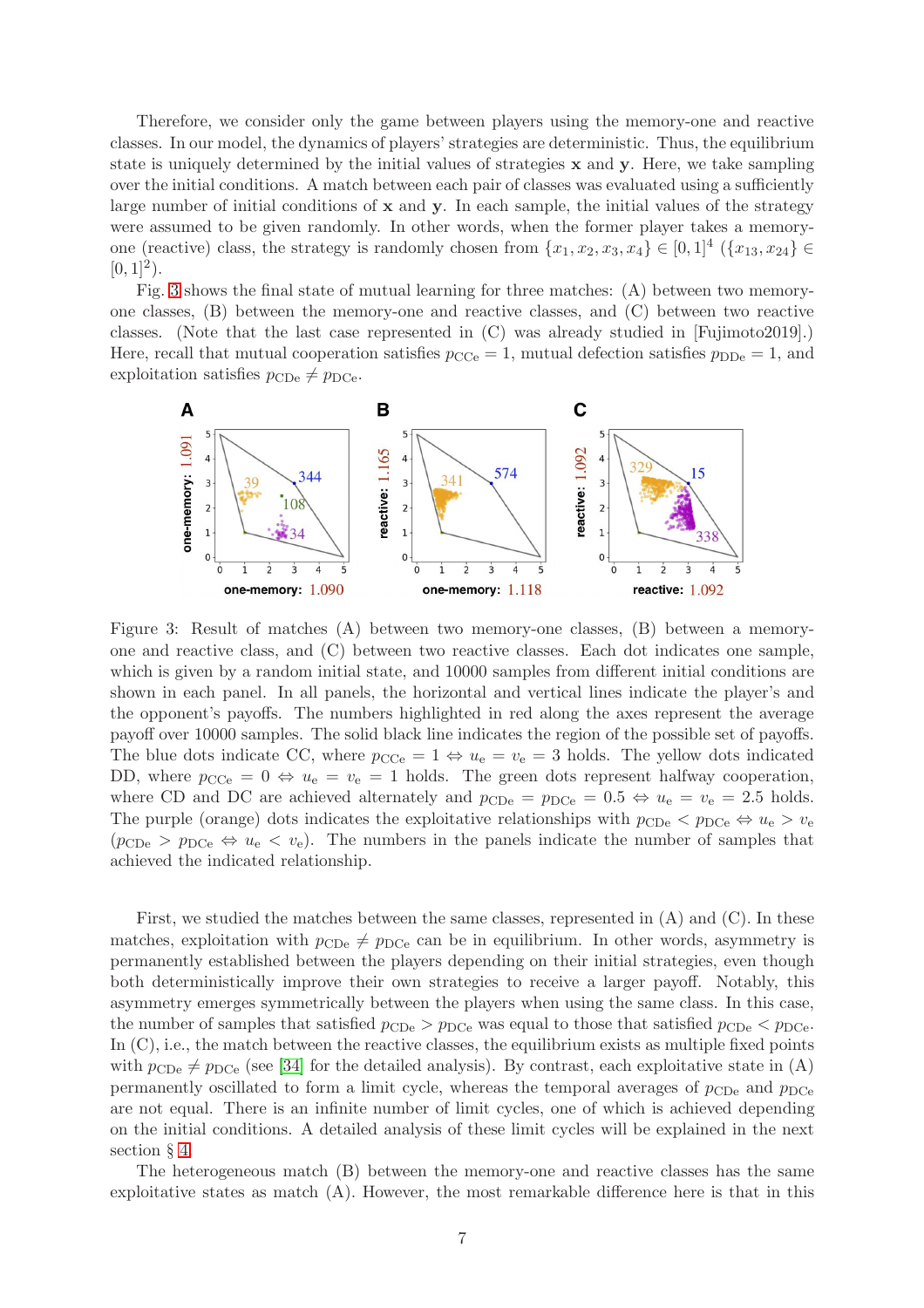exploitation, the reactive class can receive a larger payoff in the match with the memory-one class, and the reverse never occurs. In other words, only the one-sided exploitation from the reactive class to the memory-one class emerges, regardless of the initial conditions. This result appears paradoxical, when one notes that the memory-one class has more information for the strategy choices and is indeed in a more advantageous position than the reactive one in equilibrium when the other player's strategy is fixed, as already confirmed in § [3.1.](#page-5-1) We will discuss the origin of this unintuitive result in Section § [4.](#page-7-0)

### <span id="page-7-0"></span>4 Emergence of oscillatory exploitation

#### 4.1 Analysis of exploitation

We first analyzed the exploitation between the memory-one classes, but the analysis is also applicable to the case between memory-one and reactive classes. An example of the trajectory of strategies  $x_i$  and  $y_i$  during exploitation is shown in Fig. [4.](#page-8-0) For all cases, the exploiting player's strategy satisfies

$$
x_1: \text{fixed point}, \quad x_2 \to 0,
$$
  

$$
x_3: \text{oscillates}, \qquad x_4 \to 0.
$$
 (13)

<span id="page-7-3"></span><span id="page-7-2"></span>On the other hand, the exploited opponent's strategy satisfies

$$
y_1
$$
: fixed point,  $y_2 \to 0$ ,  
 $y_3 \to 1$ ,  $y_4$ : oscillates. (14)

Here, note that  $x_1$  and  $y_1$  are neutrally stable, and the asymptotic value continuously varies with the initial condition. Assuming that  $x_2 = x_4 = y_2 = 0$  and  $y_3 = 1$  and inserting them into Eq.  $(2)$ , the possibility vector **p** satisfies

$$
\mathbf{p} \propto (0, y_4 x_3, y_4, \bar{x}_3)^{\mathrm{T}}.\tag{15}
$$

This equation leads to  $p_{\text{DCe}} > p_{\text{CDe}}$ , which proves that player 1 always receives a larger payoff than player 2. By inserting this into the learning dynamics in Eq. [\(7\)](#page-4-1), we obtain

$$
\begin{aligned}\n\dot{x}_1 &= \dot{y}_1 = 0, \\
\dot{x}_3 &= x_3((T - 2P + S) - (T - S)y_4) \frac{y_4 \bar{x}_3}{(1 + y_4 - x_3 + y_4 x_3)^2}, \\
\dot{y}_4 &= \bar{x}_4((T - P)x_3 - (P - S)) \frac{y_4 \bar{x}_3}{(1 + y_4 - x_3 + y_4 x_3)^2}.\n\end{aligned} \tag{16}
$$

<span id="page-7-1"></span>These equations indicate that  $x_1$  and  $y_1$  are neutral, as expected. This is because the players do not experience CC in this oscillatory equilibrium of exploitation and do not have the chance to change  $x_1$  or  $y_1$  by learning. Now, the two-variable dynamics  $x_3$  and  $y_4$  are obtained, which leads to oscillation.

The oscillatory dynamics for  $(x_3, y_4)$  follow the Lotka-Volterra type equation. Eq. [\(16\)](#page-7-1) has an infinite number of periodic solutions (cycles), and the cycle that is reached depends on the initial strategy. An example of a trajectory is presented in Fig. [4-](#page-8-0)(B). In Eq. [\(16\)](#page-7-1), there is only one fixed point,  $x_3^*$  $_3^*$  and  $y_4^*$ 4 , which is given by

$$
(x_3^*, y_4^*) = \left(\frac{P-S}{T-P}, \frac{T-2P+S}{T-S}\right). \tag{17}
$$

Then, the players' expected payoffs,  $u_e^*$  and  $v_e^*$ e , are given by

$$
(u_e^*, v_e^*) = \left(\frac{T+S}{2}, P\right). \tag{18}
$$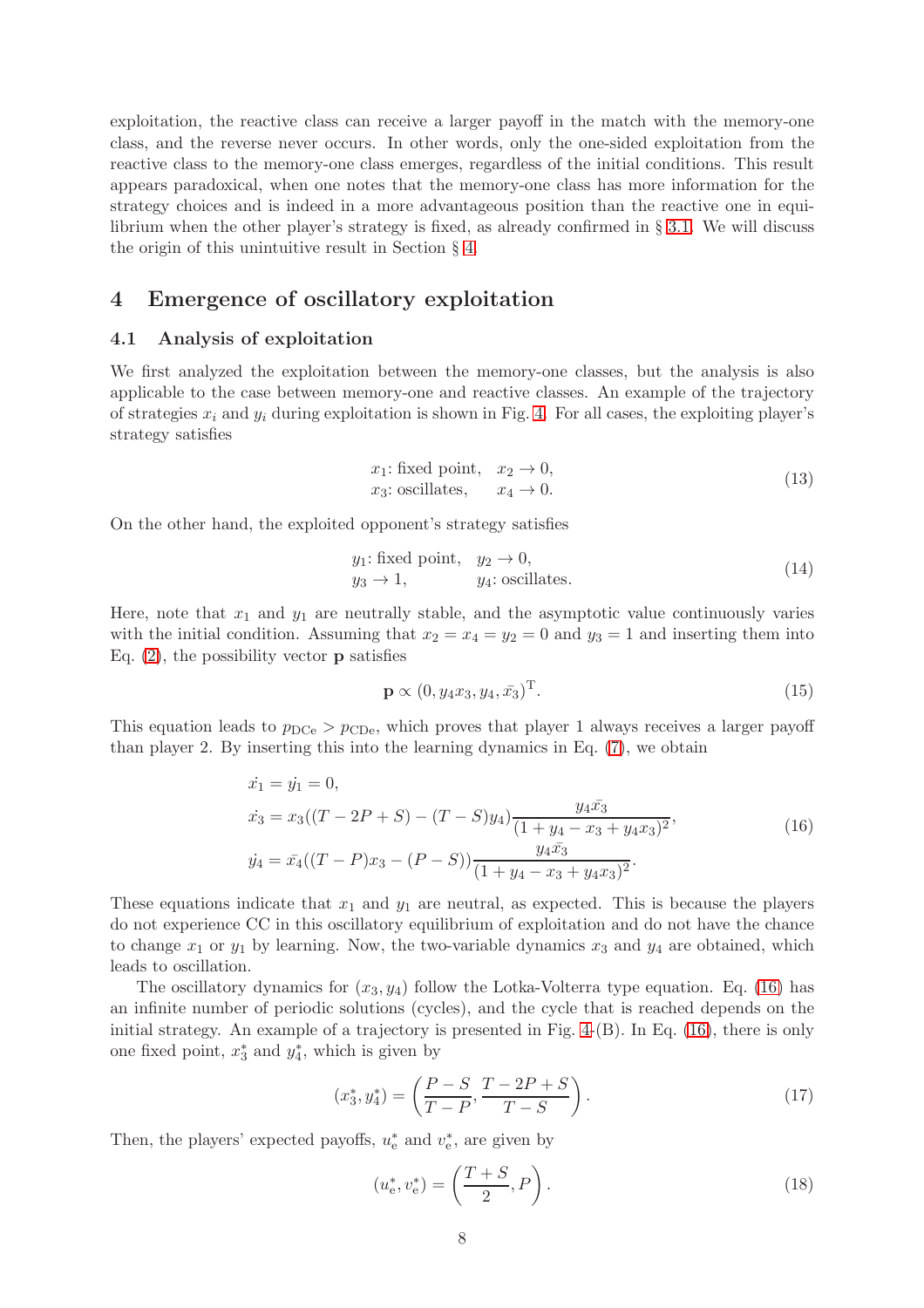

<span id="page-8-0"></span>Figure 4: The analysis of an exploitative relationship. Panel (A) indicates the trajectory of strategy and payoff for one sample of exploitation by player 1 of player 2. Here, the red, yellow, green, and purple lines indicate  $x_1$  ( $y_1$ ),  $x_2$  ( $y_2$ ),  $x_3$  ( $y_3$ ), and  $x_4$  ( $y_4$ ), respectively, whereas the solid and broken lines indicate the exploiting  $(x)$  and exploited  $(y)$  player's strategies, respectively. The blue and orange lines indicate the payoffs of the exploiting and exploited player, respectively. Panel (B) shows the vector field for  $x_3$  and  $y_4$  in the exploitative state. The blue circle is the trajectory of the sample in (A).

This linear stability analysis shows that this fixed point is neutrally stable, that is, the fixed point is not a focus but a center, as in the original Lotka-Volterra equation. Indeed, the time evolution of  $(x_3(t), y_4(t))$  has a conserved quantity, given by

$$
H(x_3, y_4) = -(P - S)(\log x_3 + 2\log y_4) + (T - P)x_3 - (T - S)y_4,\tag{19}
$$

which is determined by the initial condition and preserved.

Furthermore, this Lotka-Volterra type oscillation provides an explanation of the exploitation we observed. The original Lotka-Volterra equation shows the prey-predator relationship, where the predator increases its own population by sacrificing the prey population. Here  $\bar{x}_3$  ( $y_4$ ) represents the exploiter's defection (cooperation on the exploited side), which is a selfish (altruistic) action in the PD. Fig. [4-](#page-8-0)(B) shows that  $\bar{x}_3$  is larger when  $x_4$  is larger. In other words, the exploiting side learns to use the selfish action with the altruistic action of the exploited. This result means that the exploiting one increases its own payoff at the expense of the exploited side. Thus, the oscillation of the exploitative relationship is interpreted as a prey-predator relationship.

#### 4.2 Mechanism of one-sided exploitation: self-reference leads to generosity

In the previous sections, we mathematically showed how the exploitative relationship is maintained. Next, we intuitively interpret the strategies in Eqs. [13](#page-7-2) and [14,](#page-7-3) which implies that exploitation emerges between the narrow-minded and generous players. Here, we also focus on why the memory-one class is exploited one-sidedly by the reactive one.

Before analyzing Eqs. [13](#page-7-2) and [14,](#page-7-3) we present the well-known tit-for-tat (TFT) and two related strategies in Table [1.](#page-9-0) In the TFT strategy, the player deterministically responds with C to the opponent's previous C, and with D to the opponent's D. A more generous strategy [\[14\]](#page-13-8) is that the player accepts the opponent's D and probabilistically responds with C. In contrast, in a more narrow-minded strategy [\[34\]](#page-14-6), the player betrays the opponent's C probabilistically and responds with D. In contrast to the TFT strategy that was adopted to represent the emergence of symmetric cooperation, the generous and narrow-minded TFT strategies represent asymmetric exploitation. However, these strategies do not refer to previous self-actions. Here, we analyze the exploiting and exploited strategies with the generous and narrow-minded TFT, under the constraint that the previous actions of the self are C and D.

As seen in Eq. [\(13\)](#page-7-2), the exploiting player uses the narrow-minded TFT strategy in both cases where their previous action was C and D. In other words, the strategy is characterized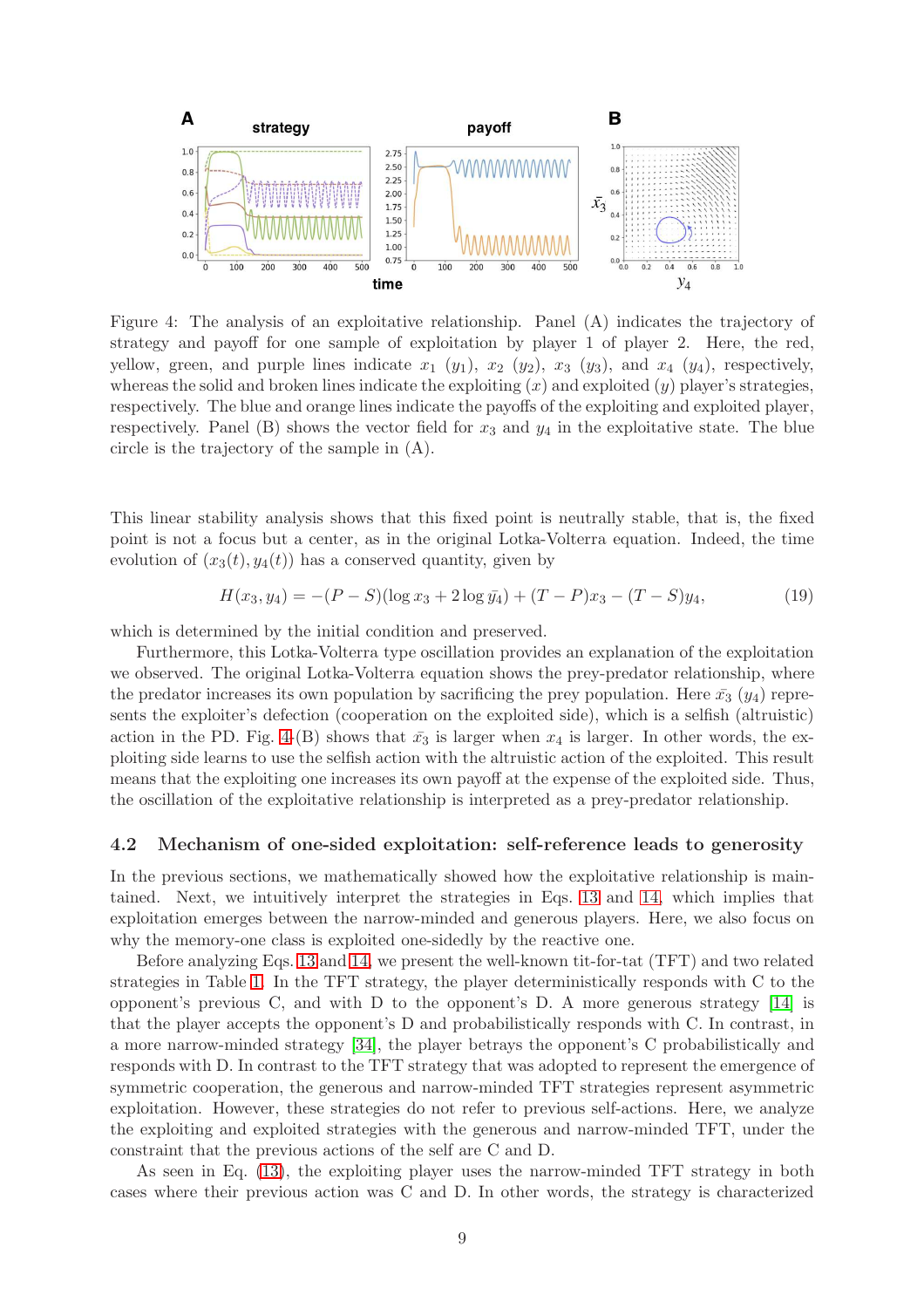| Strategy          |                 | Action to opponent's C Action to opponent's D |
|-------------------|-----------------|-----------------------------------------------|
| 'TFT'             | Deterministic C | Deterministic D                               |
| Generous TFT      | Deterministic C | Probabilistic C                               |
| Narrow-minded TFT | Probabilistic D | Deterministic D                               |

<span id="page-9-0"></span>Table 1: Summary of TFT and related strategies. The TFT strategy deterministically responds with  $C(D)$  to the opponent's  $C(D)$ . Thus, if the player does not refer to their own action, the strategy is represented by a reactive class with  $x_{13} = 1$  and  $x_{24} = 0$ . The generous TFT's response to the opponent's C is the same as the original TFT but probabilistically cooperates with the opponent's D. This strategy is represented by  $x_{13} = 1$  and  $x_{24} > 0$ . Finally, a narrowminded TFT probabilistically defects the opponent's C, which is different from the original TFT. This strategy is represented by  $x_{13} < 1$  and  $x_{24} = 0$ .

by  $x_1 > 0$  and  $x_2 = 0$  for a self C, and  $x_3 > 0$  and  $x_4 = 0$ . Therefore, CC never occurs in exploitative equilibrium, where  $x_1 > 0$  can be arbitrarily chosen. Thus, a player has the potential to use the exploiting strategy without referring to their own action, as  $x_{13} = x_1 = x_3 > 0$  and  $x_{24} = x_2 = x_4 = 0$ . Similarly, the exploited player also uses the narrow-minded TFT for a previous self C, that is,  $y_1 > 0$  and  $y_2 = 0$ . However, for a self D, the player uses the generous TFT, that is,  $y_3 = 1$  and  $y_4 > 0$ . Thus, the exploited player refers to their own action: the player cannot take  $x_{13} = x_1 = x_3$  and  $x_{24} = x_2 = x_4$ . Although this additional reference to self-action enriches the player's choice of strategy, the player instead tends to be more generous to the opponent's defection and accepts the opponent's exploitation.

In the above, we consider only the equilibrium states given by Eqs. [13](#page-7-2) and [14.](#page-7-3) However, the question remains whether a memory-one class acquires generosity and accepts exploitation during the transient learning process. We attempt to answer this question in the following three steps: First, we classify three equilibrium states in the game between reactive classes: mutual defection, cooperation, and exploitation. Second, by assuming that one of the players adopt a memory-one class instead of the reactive one under these three equilibrium states, we discuss whether the player changes the strategy for each of the three equilibrium states. Third, we consider the one-sided learning process by the above memory-one class under the equilibrium states and examine if the memory-one side's learning increases the opponent's payoff by acquiring generosity.

**Step 1.** As shown in Fig. [3-](#page-19-0)(C), there are three cases of equilibria in a match between reactive classes; mutual defection (yellow dots), mutual cooperation (blue dots), exploitation (purple and orange dots). Here, all possible equilibria for exploitation are shown in Fig. [5.](#page-10-1)

Step 2. Next, we assume that in each of the above states, one player adopts a memory-one class instead of a reactive one. Here, the player can refer to their own actions, after which the state can be unstable. First, for cases of mutual defection and cooperation, the equilibrium states are stable even if one player alternatively adopts a memory-one class. This is easily explained by the analytical result that all the equilibrium states between reactive classes are completely included in those among the memory-one and reactive classes. By contrast, in case of exploitation, the memory-one class receives a larger payoff by releasing constraints  $x_1 = x_3 = x_{13}$ and  $x_2 = x_4 = x_{24}$ .

Step 3. Finally, we consider one-sided learning by a memory-one class under the exploitation case. Since we assume that the strategy of the reactive opponent is fixed, the memory-one side receives a larger payoff. For all states, the memory-one class releases the constraints  $x_1 = x_3$ and  $x_2 = x_4$  and learns to be  $x_1 = x_2 = 0$  and  $x_3 = x_4 = 1$ , which represents an asymptotic relationship to the exploited strategy of Eq. [\(14\)](#page-7-3). Then, the learning of the memory-one side increases the opponent's benefit much more than the increase in one's own benefit (see Fig. [5\)](#page-10-1). This result shows that the memory-one class becomes generous toward the opponent's defection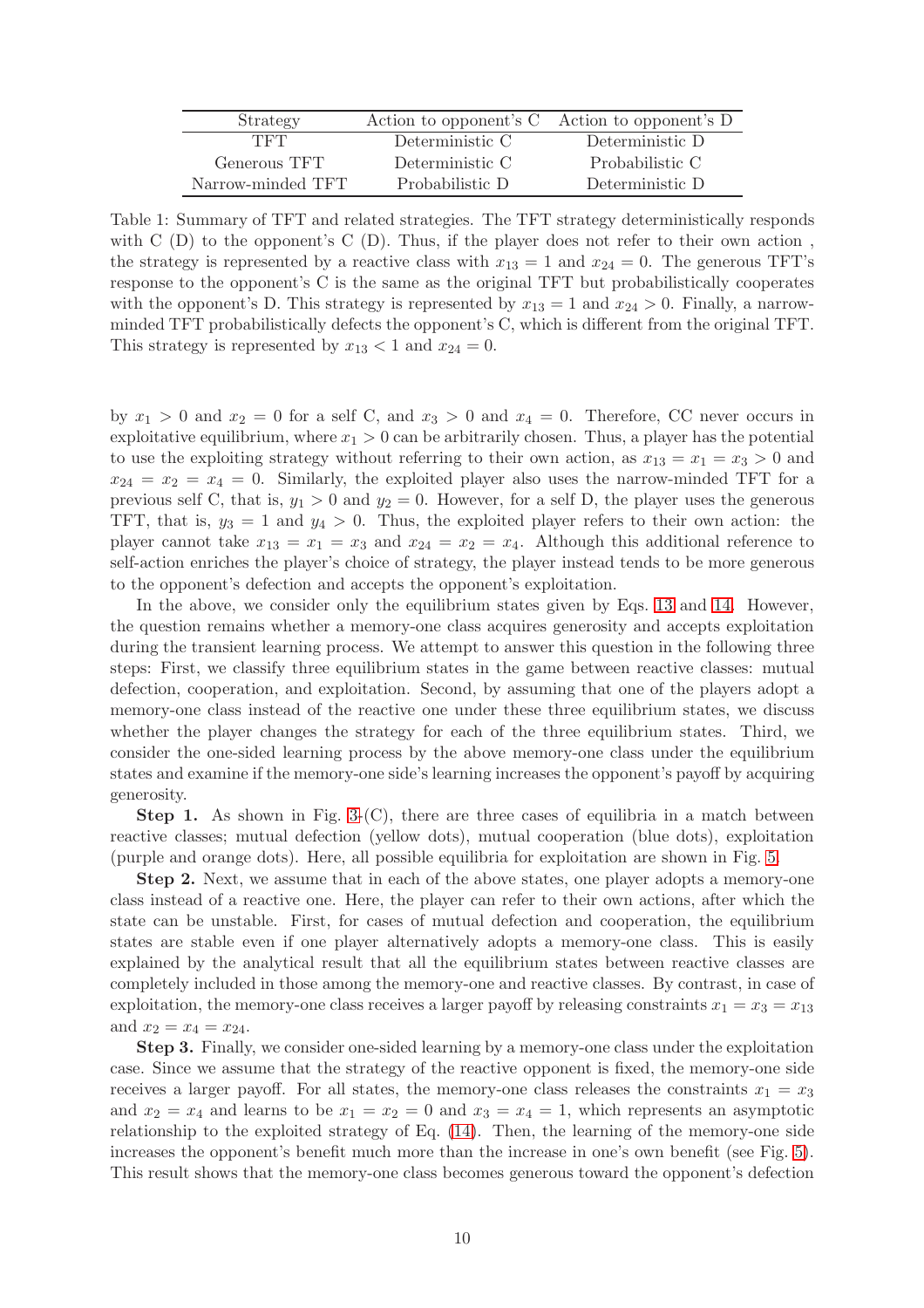

<span id="page-10-1"></span>Figure 5: In the left panel, payoffs of all the equilibrium states between reactive classes are plotted excluding symmetry. The color map indicates the degree of exploitation. The black star indicates the average value. The right panel shows the payoffs when the exploiting player changes the class into a memory-one class and learns the strategy one-sidedly. The black stars indicate the change in the average payoff. Thus, the learning of the memory-one side leads to the benefit of the reactive opponent rather than for the memory-one itself.

by also referring to their own actions.

Thus, we have shown that memory-one class becomes generous for the opponent's defection in equilibrium. If the learning feedback from the opponent reactive class is considered, the one-sided exploitation is generated as seen in Fig. [3-](#page-19-0)(B).

### <span id="page-10-2"></span><span id="page-10-0"></span>5 Generality of the result

#### 5.1 Generality over different classes

We have demonstrated that the reference to own actions lead to generosity toward the opponent's defection when comparing memory-one and reactive classes. Recall that the reactive class identifies both CC and DC, and CD and DD as the same. Therefore, we can consider two intermediate classes between the memory-one and reactive classes: the player only compresses either CC with DC or CD with DD. These strategies refer to the opponent's action completely but refer to the self-action only when the opponent's action is C or D. In this section, we study the learning dynamics of such extended classes.

Before analyzing the matches, we labeled these new classes according to Fig. [6.](#page-11-0) Here, we renamed the memory-one class as the "1234" class because the class distinguishes all of CC (1), CD (2), DC (3), and DD (4), and has four strategy variables  $x_1, x_2, x_3$ , and  $x_4$ . Further, the reactive class uses two variables  $x_{13}$  and  $x_{24}$ , as DC (3) and CC (1) represent one class, and DD (4) and CD (2) represent another. Thus, we renamed it as the "1212" class. In the same way, the newly defined classes are renamed as "1214" and "1232"; the former (latter) combines CC and DC (CD and DD). Among these four classes, complexity can be introduced as the degree to which the self-action is referred to. Fig. [6-](#page-11-0)(A) shows the ordering of this complexity. 1234 and 1212 are the most complex and simple of the four classes, respectively, whereas 1214 and 1232 lie between the two.

The outcomes of all possible 10 matches between any pairs of the 1234, 1232, 1214, and 1212 classes are shown in Fig. [6-](#page-11-0)(B). As shown in these figures, 1212, which is the simplest class, can exploit 1212, 1232, and 1234. Class 1214 exploits 1232 and 1234. Class 1232 can exploit 1234. These exploitative relationships are summarized in the bottom right panel. Interestingly, the results show that the simpler classes generally exploit the more complex classes, but the reverse never occurs. Thus, the reference to self-action generally leads to generosity toward the opponent's defection and accepts exploitation.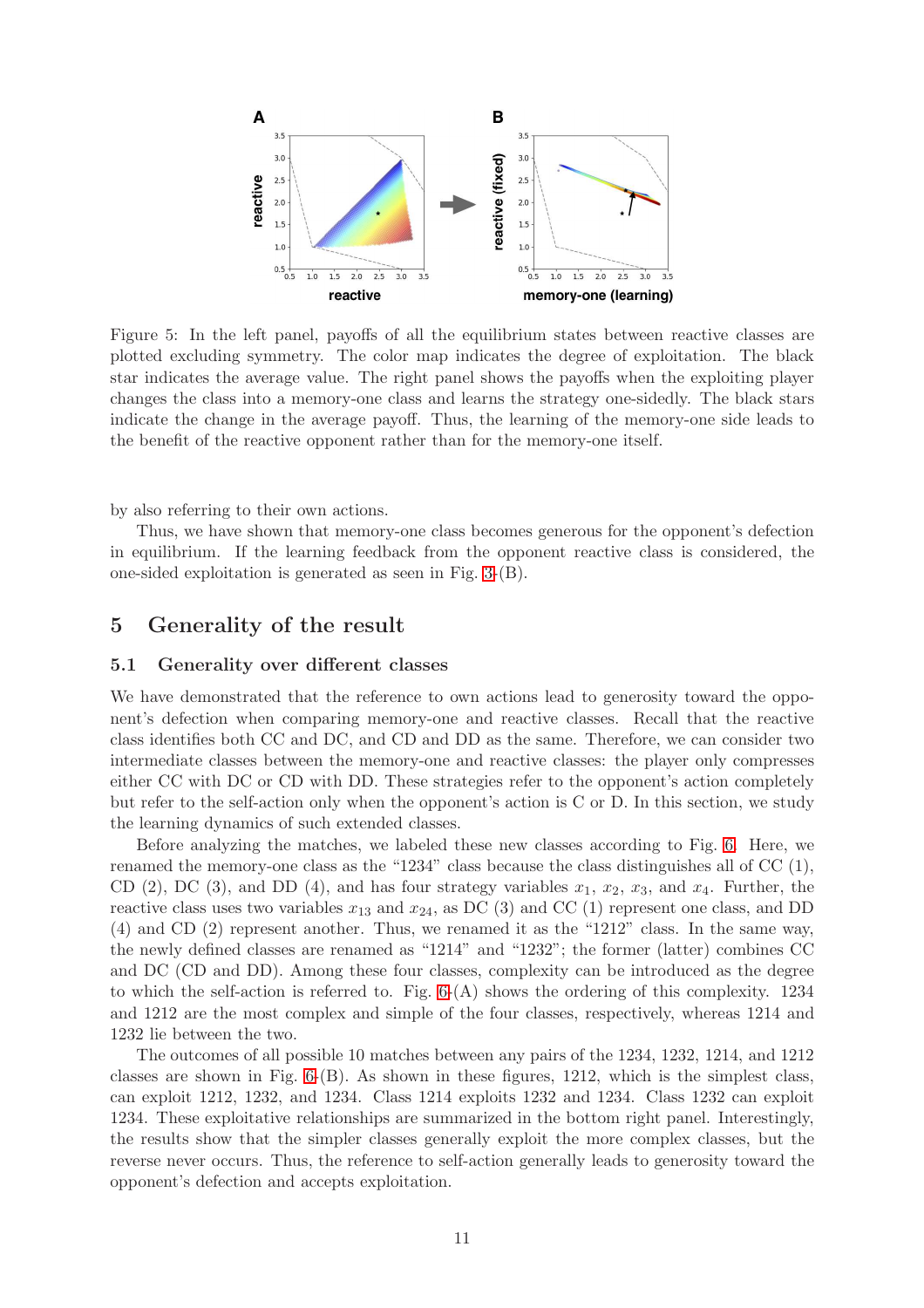

<span id="page-11-0"></span>Figure 6: (A) Extension of classes for the reference to self-action. The 1234 and 1212 classes are equivalent to the previous memory-one and reactive classes, as shown in Fig. [1.](#page-16-0) By contrast, 1214 and 1232 classes were defined as intermediate classes of 1234 and 1212. The 1214 (1232) class refers to the self-action only when the opponent's previous action is  $D(G)$ . (B) Results of matches among the four classes. The horizontal axis indicates the payoffs of 1234, 1232, 1214, and 1212 from the top to bottom panels, respectively. The vertical axis indicates payoffs of 1212, 1214, 1232, and 1234 in the panels from left to right, respectively. The lower left panel shows the direction of possible exploitation between these classes.

Theoretically, there are 15 types of classes for choosing strategies that use the information of the self and the opponent's actions up to the previous turn. The results of the matches over these 15 classes are shown in the Supplementary Material. The ordering of complexity can be defined over these 15 classes. Although, the complexity among these 15 classes does not always indicate the degree of reference to self-action. Interestingly, the one-sided exploitation by a complex class of a simple one is not observed, except for a single case, i.e., the match between the 1232 and 1131 classes.

#### 5.2 Generality over different payoff matrices

So far, we have studied the PD game with the standard score  $(T, R, P, S) = (5, 3, 1, 0)$ . The above results shows that one-sided exploitation by simple classes of complex classes is valid if the payoff satisfies  $T - R - P + S > 0$ . This condition is called the "submodular" PD [\[47,](#page-15-4)[48\]](#page-15-5); the summation of asymmetric payoffs,  $T + S$ , is larger than the summation of symmetric payoffs,  $R + P$ .

When the payoff matrix does not satisfy the submodularity, mutual learning does not generate an exploitative relationship. In all the matches among 1234, 1214, 1232, and 1212 classes, the players achieve either mutual cooperation or mutual defection, depending on the initial condition.

#### 6 Summary and discussion

In this study, we investigated how players' payoffs after learning depend on the complexity of their strategies, that is, the degree of reference to previous actions. By extending the coupled replicator model for learning, we formulated an adaptive optimization strategy by learning pre-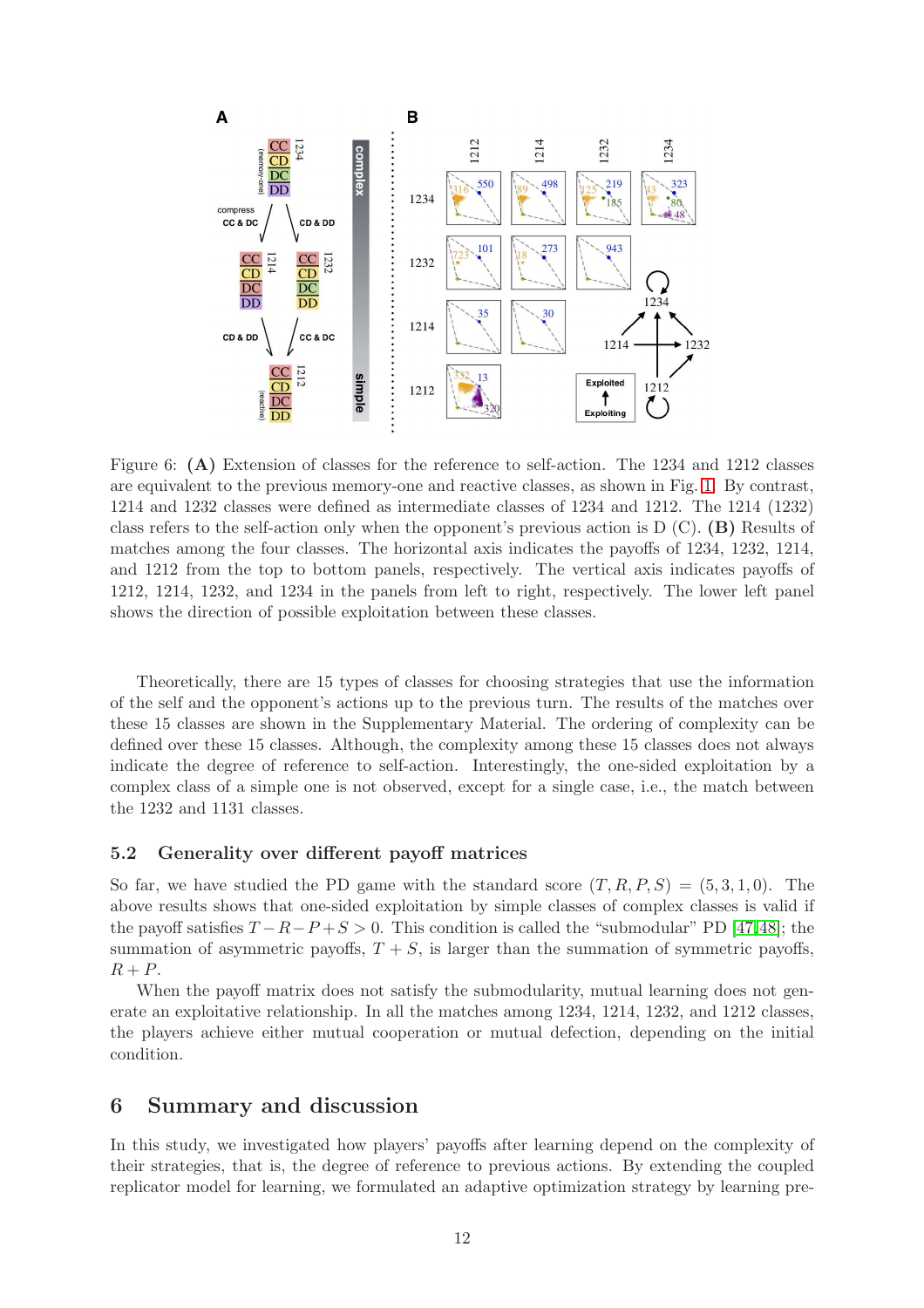vious actions. By focusing on a reactive strategy in which the player refers only to the last action of the opponent and a memory-one class in which the player refers to both their own last action and that of the opponent, we uncovered that the latter, which has more information and includes the former, will be exploited by the former, independent of the initial state. Here, both the strategies of the latter (exploited) and former (exploiting) players permanently oscillate as in the prey and predator dynamics, whereas the exploit relationship is maintained. The exploiting (exploited) side uses the narrow-minded (generous) TFT when the previous self-action was defection.

Using this definition, a player using a memory-one class has a larger number of choices of strategy than that of the reactive class. The memory-one class includes extortion strategies [\[49](#page-15-6)[–53\]](#page-15-7), where the player has an advantage over their opponent using a fixed strategy, that is, the player receives a larger payoff than the opponent, independent of the opponent's strategy. Given this, it is quite surprising that the reactive class unilaterally exploits the memory-one class after mutual learning, regardless of the initial strategy. The results show that even if there are possible advantages to choices of strategy, the player may not realize them through learning if the opponent's strategy continues to change. Here, we demonstrated that learning with reference to self-action makes the player generous toward an opponent's defection, as the unknown way to acquire the generosity [\[51,](#page-15-8) [54–](#page-15-9)[56\]](#page-15-10). In this way, learning to obtain a higher payoff with more information counterintuitively results in a poorer payoff than the opponent, who learns with limited information.

It is common for a player to change their next choice depending on past choices. As already seen in reactive and memory-one classes, it is common for a player to change the next choice of behavior depending on their own or opponent's choice. As briefly mentioned in § [5.1,](#page-10-2) our formulation can be extended to reference arbitrary information. For instance, we can assume a memory-n strategy, which refers to actions in more than one previous round. Even the twomemory strategy is quite different from the memory-one strategy: The player can use a greater variety of strategies, such as tit-for-2-tat [\[57\]](#page-15-11). It has been discussed that a reference to multimemory generates cooperation more efficiently [\[23\]](#page-14-0). Our model could be extended to study whether this is true under mutual learning, or whether the player with more information would exploit their opponent or be exploited.

Game theory is often relevant in explaining characteristic human behaviors. The advantage of the TFT strategy indicates poetic justice in human nature. However, humans also reflect on their past behavior. For instance, they could be motivated to perform beneficial actions toward others after betraying others. This study supports how such behavior emerges or is preserved through learning. This, however, provides room for exploitation. Indeed, Eq. [\(14\)](#page-7-3) shows that the player with reference to their own previous actions becomes generous toward the opponent's defection after the player defected in the previous round. Ironically, this can be exploited.

### Acknowledge

The authors would like to thank E. Akiyama, and H. Ohtsuki for useful discussions. This research was partially supported by JPSJ KAKENHI Grant Number JP18J13333, and JP21J01393.

### Bibliography

### <span id="page-12-0"></span>References

[1] von Neumann J, & Morgenstern O (2007). Theory of games and economic behavior (commemorative edition). Princeton university press.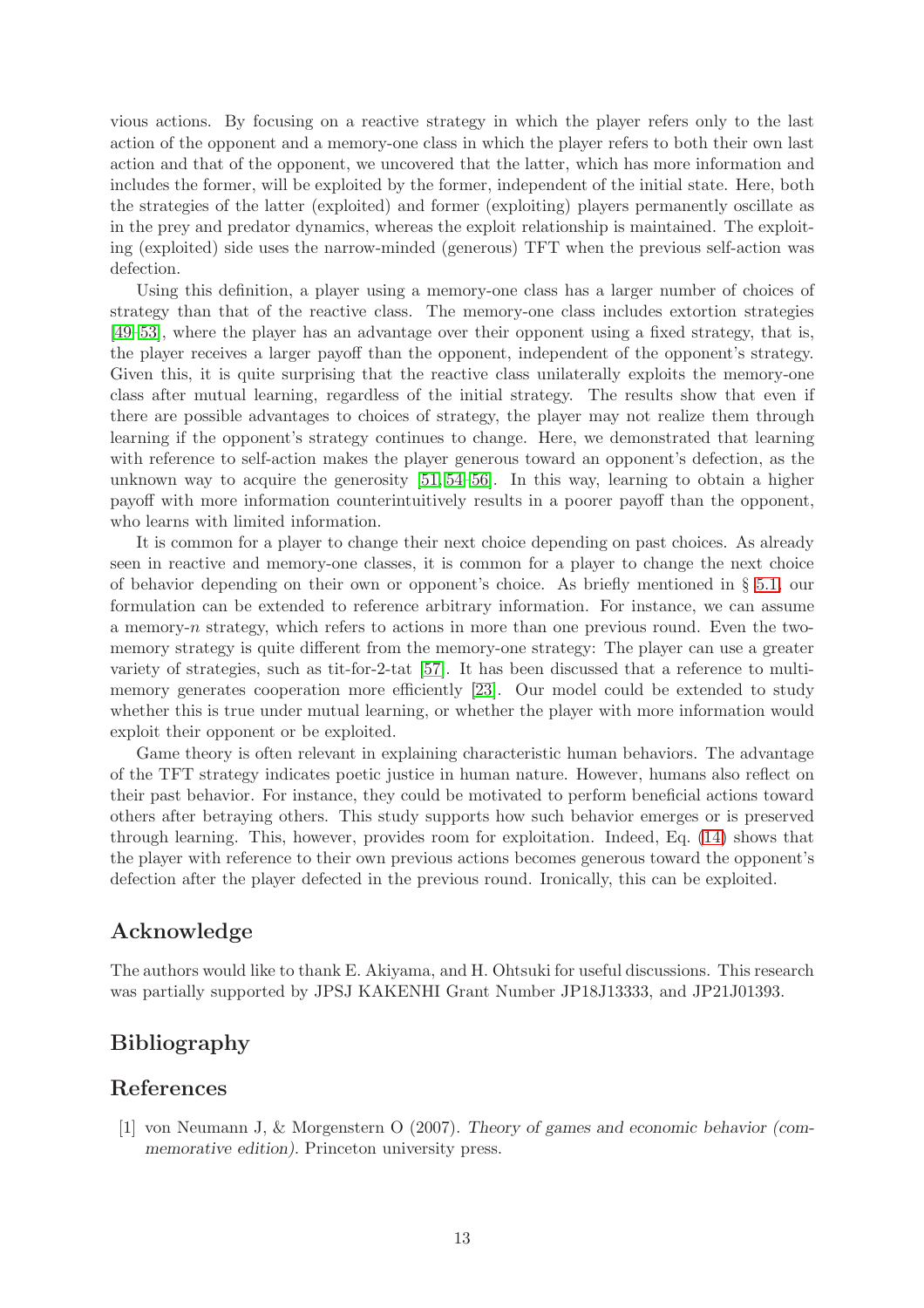- <span id="page-13-0"></span>[2] Premack D, & Woodruff G (1978) Does the chimpanzee have a theory of mind?. Behavioral and brain sciences, 1(4), 515-526.
- [3] Saxe R, Baron-Cohen S, eds (2007) Theory of Mind: A Special Issue of Social Neuroscience (Psychology Press, London).
- [4] Lurz RW (2011) Mindreading animals: the debate over what animals know about other minds (MIT Press, Cambridge, MA).
- [5] Han TA, Moniz PL, & Santos FC (2011). Intention recognition promotes the emergence of cooperation. Adaptive Behavior, 19(4), 264-279.
- [6] Han TA, et al. (2015). Synergy between intention recognition and commitments in cooperation dilemmas. Scientific reports, 5(1), 1-7.
- <span id="page-13-1"></span>[7] Moniz PL, Santos FC, & Lenaerts T (2015). Emergence of cooperation via intention recognition, commitment and apology–a research summary. Ai Communications, 28(4), 709-715.
- <span id="page-13-2"></span>[8] Fujimoto Y, & Kaneko K (2019) Functional dynamic by intention recognition in iterated games. New Journal of Physics, 21(2), 023025.
- <span id="page-13-3"></span>[9] Axelrod R (1984), The Evolution of Cooperation, Basic Books, US.
- <span id="page-13-4"></span>[10] Axelrod R, & Hamilton WD (1981) The evolution of cooperation. science, 211(4489), 1390- 1396.
- <span id="page-13-5"></span>[11] Axelrod R, & Dion D (1988) The further evolution of cooperation. Science, 242(4884), 1385-1390.
- [12] Nowak M (1990). Stochastic strategies in the prisoner's dilemma. Theoretical population biology, 38(1), 93-112.
- [13] Nowak M, & Sigmund K (1990) The evolution of stochastic strategies in the prisoner's dilemma. Acta Applicandae Mathematica, 20(3), 247-265.
- <span id="page-13-8"></span>[14] Nowak MA, & Sigmund K (1992) Tit for tat in heterogeneous populations. Nature, 355(6357), 250-253.
- [15] Imhof LA, & Nowak MA (2010) Stochastic evolutionary dynamics of direct reciprocity. Proceedings of the Royal Society B: Biological Sciences, 277(1680), 463-468.
- [16] Zhang J, et al (2011) Resolution of the stochastic strategy spatial prisoner's dilemma by means of particle swarm optimization. PloS one, 6(7), e21787.
- <span id="page-13-6"></span>[17] Baek SK, et al (2016) Comparing reactive and memory-one strategies of direct reciprocity. Scientific reports,  $6(1)$ , 1-13.
- <span id="page-13-7"></span>[18] Nowak M, & Sigmund K (1993) A strategy of win-stay, lose-shift that outperforms tit-for-tat in the Prisoner's Dilemma game. Nature, 364(6432), 56-58.
- [19] Brauchli K, Killingback T, & Doebeli M (1999) Evolution of cooperation in spatially structured populations. Journal of theoretical biology, 200(4), 405-417.
- [20] Kraines DP, & Kraines VY (2000) Natural selection of memory-one strategies for the iterated prisoner's dilemma. Journal of Theoretical Biology, 203(4), 335-355.
- [21] Iliopoulos D, Hintze A, & Adami C (2010) Critical dynamics in the evolution of stochastic strategies for the iterated prisoner's dilemma. PLoS computational biology, 6(10), e1000948.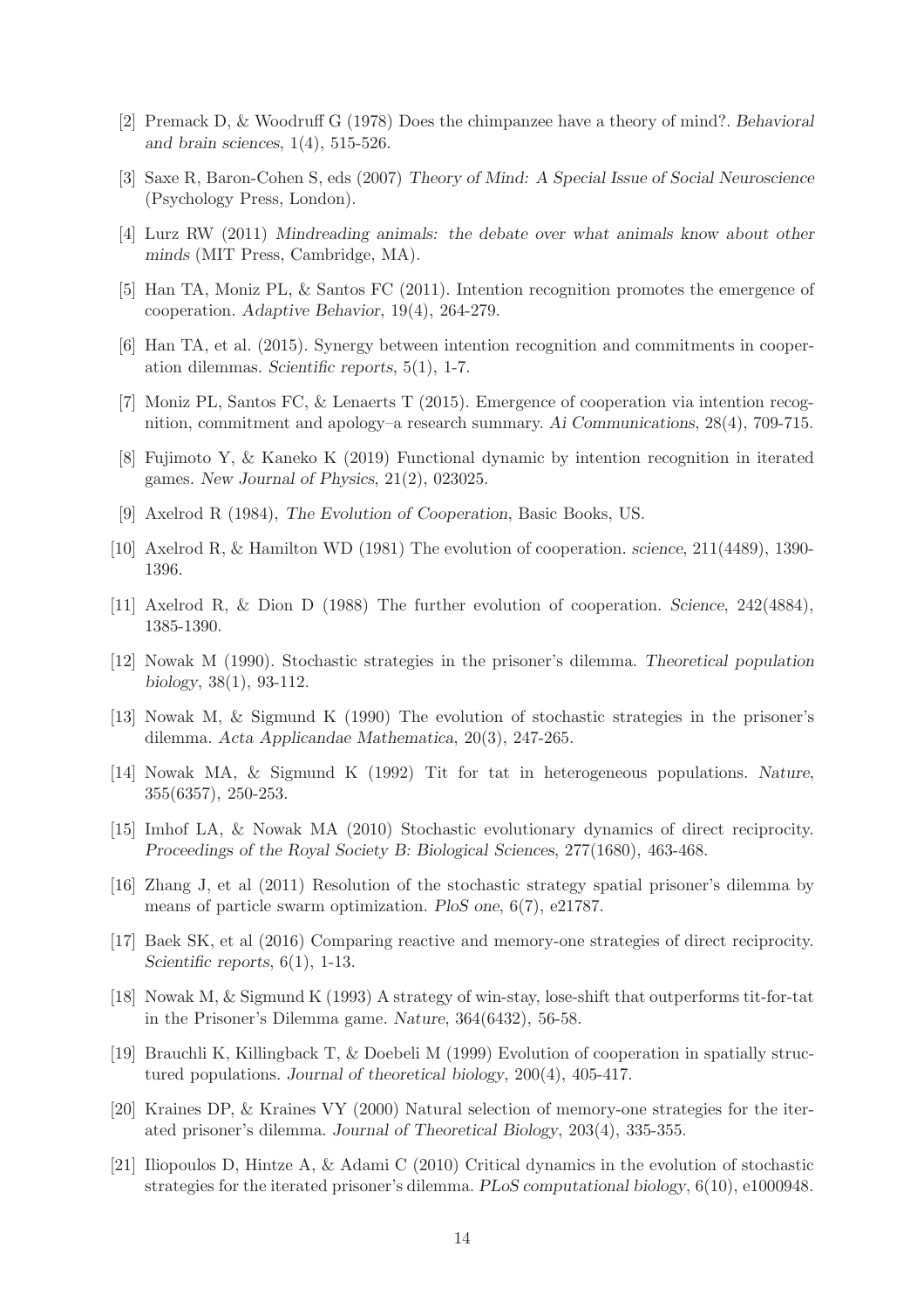- <span id="page-14-0"></span>[22] Stewart, AJ, & Plotkin JB (2014) Collapse of cooperation in evolving games. Proceedings of the National Academy of Sciences, 111(49), 17558-17563.
- <span id="page-14-1"></span>[23] Hilbe C, Martinez-Vaquero LA, Chatterjee K, & Nowak MA (2017) Memory-n strategies of direct reciprocity. Proceedings of the National Academy of Sciences, 114(18), 4715-4720.
- [24] Traulsen A, & Nowak MA (2006) Evolution of cooperation by multilevel selection. Proceedings of the National Academy of Sciences, 103(29), 10952-10955.
- <span id="page-14-5"></span>[25] Wang Z, Szolnoki A, & Perc M (2013) Interdependent network reciprocity in evolutionary games. Scientific reports, 3(1), 1-7.
- [26] Jin Q, Wang L, Xia CY, & Wang Z (2014). Spontaneous symmetry breaking in interdependent networked game. Scientific reports, 4, 4095.
- [27] Xia C, et al (2018) Doubly effects of information sharing on interdependent network reciprocity. New Journal of Physics, 20(7), 075005.
- [28] Liu Y, et al (2019) Swarm intelligence inspired cooperation promotion and symmetry breaking in interdependent networked game. Chaos: An Interdisciplinary Journal of Nonlinear Science, 29(4), 043101.
- <span id="page-14-3"></span><span id="page-14-2"></span>[29] Takesue H (2021) Symmetry breaking in the prisoner's dilemma on two-layer dynamic multiplex networks. Applied Mathematics and Computation, 388, 125543.
- [30] Macy MW (1991) Learning to cooperate: Stochastic and tacit collusion in social exchange. American Journal of Sociology, 97(3), 808-843.
- [31] Macy MW, & Skvoretz J (1998) The evolution of trust and cooperation between strangers: A computational model. American Sociological Review, 638-660.
- [32] Macy MW, & Flache A (2002) Learning dynamics in social dilemmas. Proceedings of the National Academy of Sciences, 99(suppl 3), 7229-7236.
- [33] Macy MW, & Sato Y (2002) Trust, cooperation, and market formation in the US and Japan. Proceedings of the National Academy of Sciences, 99(suppl 3), 7214-7220.
- <span id="page-14-6"></span>[34] Fujimoto Y, & Kaneko K (2019) Emergence of exploitation as symmetry breaking in iterated prisoner's dilemma. Physical Review Research, 1(3), 033077.
- [35] Sandholm TW, & Crites RH (1996) Multiagent reinforcement learning in the iterated prisoner's dilemma. Biosystems, 37(1-2), 147-166.
- [36] Taiji M, & Ikegami T (1999). Dynamics of internal models in game players. Physica D: Nonlinear Phenomena, 134(2), 253-266.
- <span id="page-14-4"></span>[37] Masuda N, & Ohtsuki H (2009) A theoretical analysis of temporal difference learning in the iterated prisoner's dilemma game. Bulletin of mathematical biology, 71(8), 1818-1850.
- [38] Leibo JZ, et al (2017) Multi-agent reinforcement learning in sequential social dilemmas. arXiv preprint [arXiv:1702.03037.](http://arxiv.org/abs/1702.03037)
- <span id="page-14-7"></span>[39] Hofbauer J, & Sigmund K (1998). Evolutionary games and population dynamics. Cambridge university press.
- <span id="page-14-8"></span>[40] Börgers T, & Sarin R (1997) Learning through reinforcement and replicator dynamics. Journal of Economic Theory, 77(1), 1-14.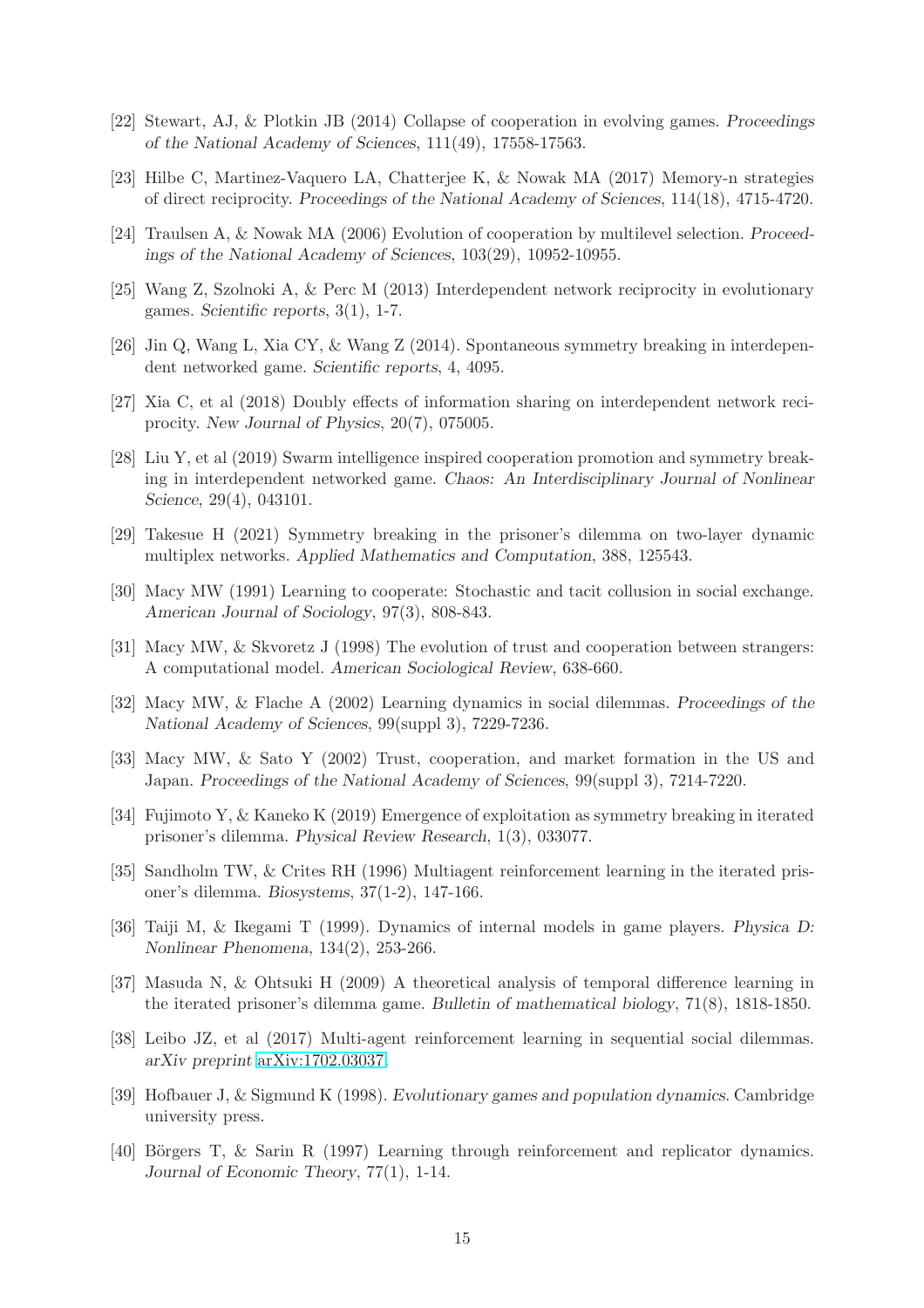- <span id="page-15-0"></span>[41] Sato Y, Akiyama E, & Farmer JD (2002) Chaos in learning a simple two-person game. Proceedings of the National Academy of Sciences, 99(7), 4748-4751.
- <span id="page-15-1"></span>[42] Sato Y, & Crutchfield JP (2003) Coupled replicator equations for the dynamics of learning in multiagent systems. Physical Review E, 67(1), 015206.
- [43] Posch M (1999) Win–stay, lose–shift strategies for repeated games—memory length, aspiration levels and noise. Journal of theoretical biology, 198(2), 183-195.
- <span id="page-15-2"></span>[44] Imhof LA, Fudenberg D, & Nowak MA (2007) Tit-for-tat or win-stay, lose-shift?. Journal of theoretical biology, 247(3), 574-580.
- <span id="page-15-3"></span>[45] Amaral MA, et al (2016) Stochastic win-stay-lose-shift strategy with dynamic aspirations in evolutionary social dilemmas. Physical Review E, 94(3), 032317.
- <span id="page-15-4"></span>[46] Nash JF (1950) Equilibrium points in n-person games. Proceedings of the national academy of sciences, 36(1), 48-49.
- <span id="page-15-5"></span>[47] Dixit A (2003) On modes of economic governance. Econometrica, 71(2), 449-481.
- <span id="page-15-6"></span>[48] Takahashi S (2010) Community enforcement when players observe partners' past play. Journal of Economic Theory, 145(1), 42-62.
- [49] Press WH, & Dyson FJ (2012) Iterated Prisoner's Dilemma contains strategies that dominate any evolutionary opponent. Proceedings of the National Academy of Sciences, 109(26), 10409-10413.
- [50] Hilbe C, Nowak MA, & Sigmund K (2013) Evolution of extortion in iterated prisoner's dilemma games. Proceedings of the National Academy of Sciences, 110(17), 6913-6918.
- <span id="page-15-8"></span>[51] Stewart AJ, & Plotkin JB (2013) From extortion to generosity, evolution in the iterated prisoner's dilemma. Proceedings of the National Academy of Sciences, 110(38), 15348-15353.
- [52] Adami C, & Hintze A (2013) Evolutionary instability of zero-determinant strategies demonstrates that winning is not everything. Nature communications, 4(1), 1-8.
- <span id="page-15-7"></span>[53] Szolnoki A, & Perc M (2014) Evolution of extortion in structured populations. Physical Review E, 89(2), 022804.
- <span id="page-15-9"></span>[54] Delton AW, et al (2011) Evolution of direct reciprocity under uncertainty can explain human generosity in one-shot encounters. Proceedings of the National Academy of Sciences, 108(32), 13335-13340.
- <span id="page-15-10"></span>[55] Feng X, Zhang Y, & Wang L (2017) Evolution of stinginess and generosity in finite populations. Journal of theoretical biology, 421, 71-80.
- [56] Kurokawa S, Wakano JY, & Ihara Y (2018) Evolution of groupwise cooperation: generosity, paradoxical behavior, and non-linear payoff functions. Games, 9(4), 100.
- <span id="page-15-11"></span>[57] Boyd R, & Lorberbaum JP (1987) No pure strategy is evolutionarily stable in the repeated prisoner's dilemma game. Nature, 327(6117), 58-59.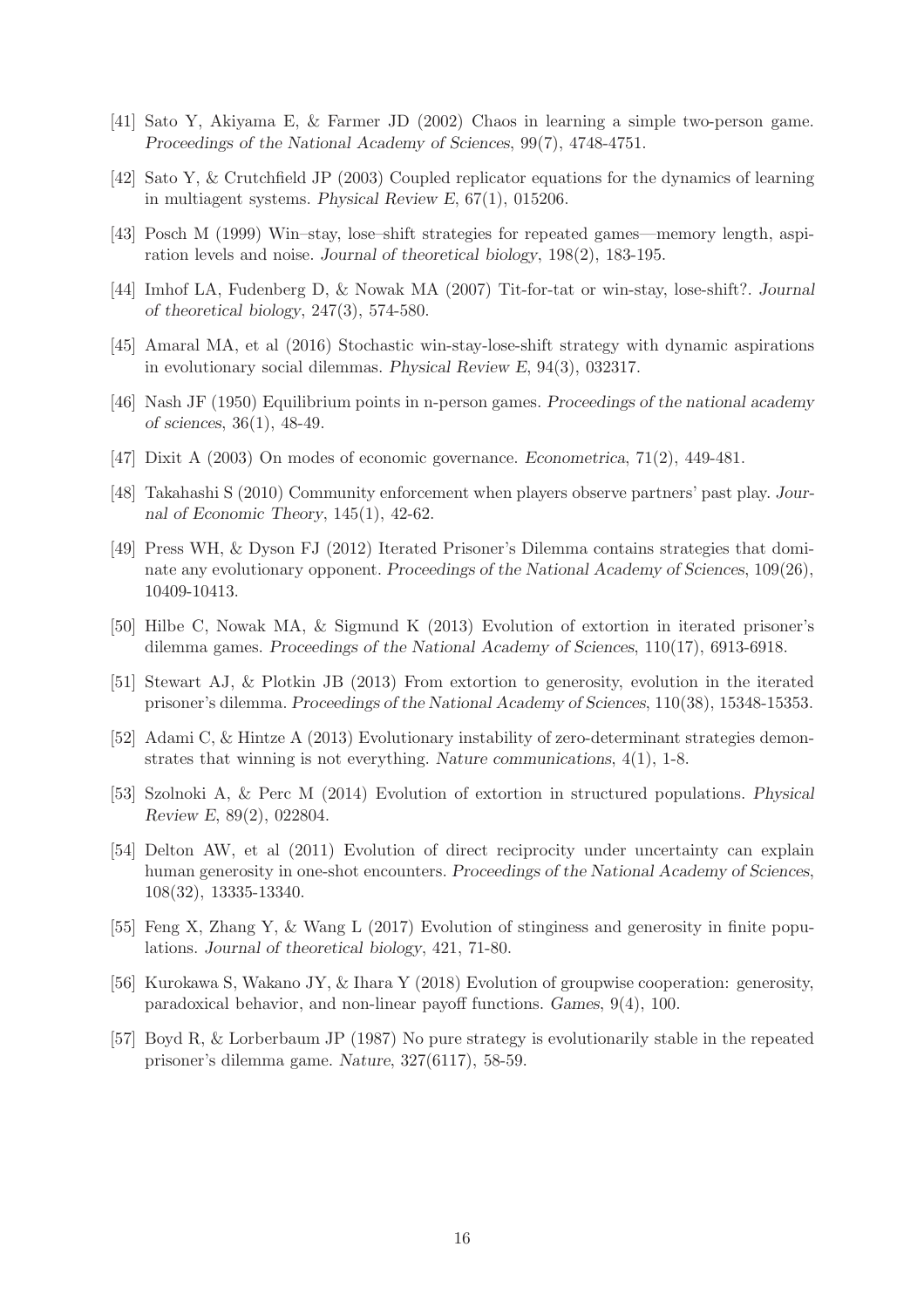## Supplementary Material

### S1 General formulation of classes

In § 1 of our main manuscript, we defined the previous memory-one class and reactive class. Moreover, in § 4, we renamed these classes as 1234 and 1212 ones, and additionally defined 1214 and 1232 ones. In general, however, there are 15 classes in total when the player can refer to only the previous one game at the maximum. This section provides the general extension of such classes.

Recall that there are four kinds of results in a single game, CC, CD, DC, and DD, as the left and right indices represents the actions of self and other. Then, we assigned numbers to these pairs of actions from 1 to 4, respectively. Then, we assign a number 1234 to the memory-one class, because it distinguishes all of 1 (CC), 2 (CD), 3 (DC), and 4 (DD) and can cooperate in different probabilities depending on the observed action. Next, we consider the reactive class. This reactive class only refers to the other's action, so the player cannot distinguish 3 (DC) with 1 (CC) and 4 (DD) with 2 (CD). When we compress multiple pieces of information, we replace ones with the larger numbers (i.e., 3 and 4) as ones with the smaller numbers (i.e., 1 and 2). Here, 3 and 4 are replaced by 1 and 2 respectively, so that the reactive class is coded as 1212. In the same way, we can define 1134, 1214, 1231, 1224, 1232, 1233, 1114, 1131, 1133, 1211, 1222, and 1221 classes in all. Fig. [S1](#page-16-0) shows the schematic diagram of these 15 classes.

In addition, recall the definition of complexity of class. When a class includes all the strategies of another class, the former one is defined to be more complex than the latter one. Fig. [S1](#page-16-0) also shows all the relationships of complexity among the classes.



<span id="page-16-0"></span>FIG. S 1: Schematic diagram of possible 15 classes and the complexity among them. Each colored bar represents one class of strategies, which consists of four sets of actions, i.e., CC, CD, DC, and DD. When the player reflects the same action to different sets of actions, the sets are painted in the same color. Red, yellow, green and purple indicate numbers 1, 2, 3, and 4. Solid black lines represent the order of complexity between the connected bars. The upper bar is more complex than the connected lower bar.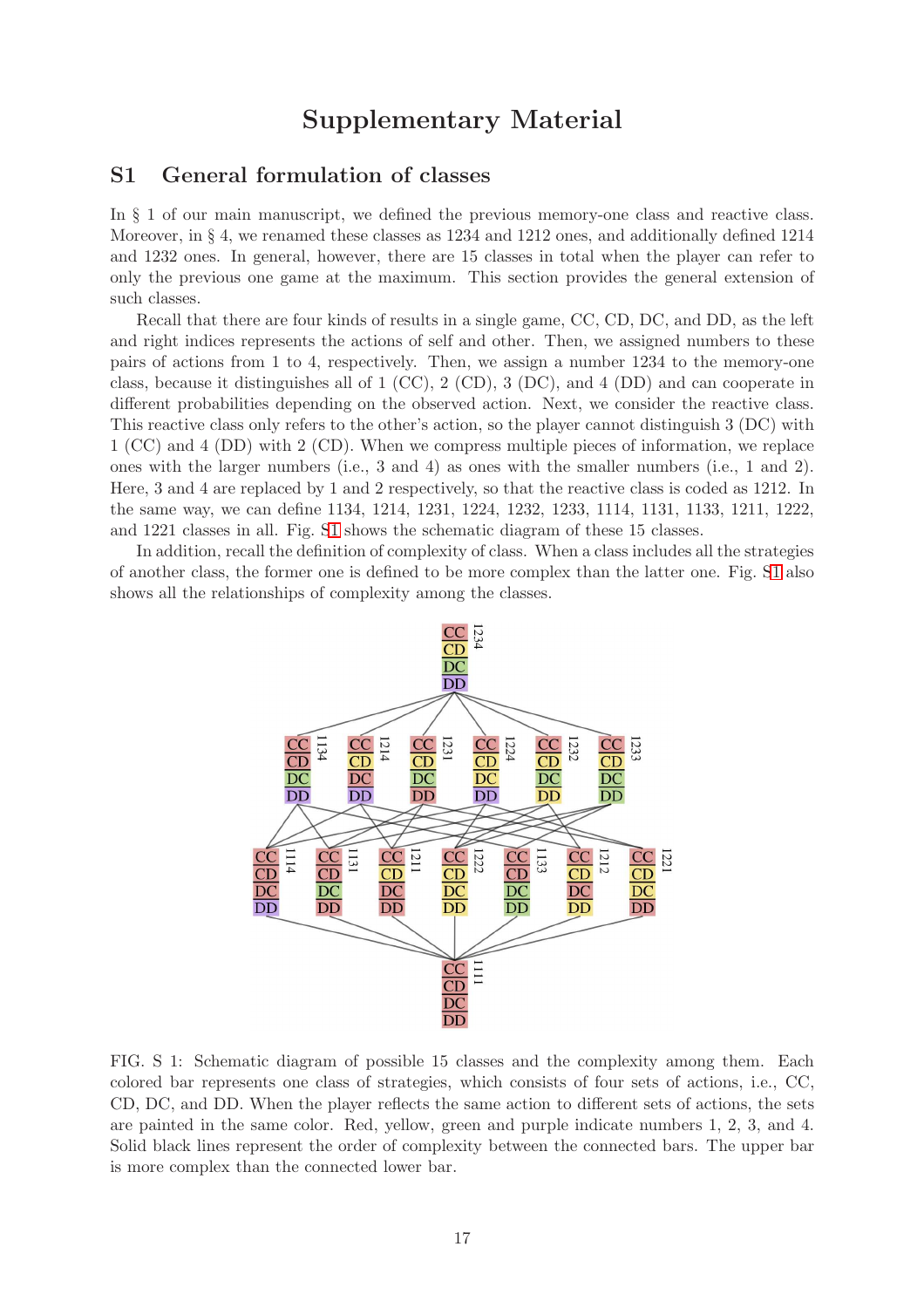### <span id="page-17-0"></span>S2 Mutual learning in general classes of strategies

Before analyzing the games of these 15 classes, we omit 1133 and 1111 classes from the analysis. These two classes do not refer to the other's action. In other words, they do not distinguish  $X_1C$ with  $X_2D$  for all  $X_1, X_2 \in \{C, D\}^2$ . From the rule of prisoner's dilemma, the other player learns to choose D deterministically against 1133 or 1111 classes. Thus, they have no other equilibrium than DD.

Fig. [S2](#page-18-0) shows the equilibrium of mutual learning for still existing 13 classes. From this figure, we see a variety of equilibria which include various degrees of cooperation and exploitation. Here, note that there are several kinds of oscillation in the payoffs of both the players, as similar to the case of 1234 v.s. 1234 in the main manuscript. Fig. [S2](#page-18-0) shows that the same oscillation is frequently seen in the game of 1234, 1134, 1214, 1231, 1232, 1131, and 1212. Another oscillatory state is seen in the case of 1232 v.s. 1131 on the upper right triangle. All the other states than these two types of oscillation exist as the fixed point in equilibrium of learning.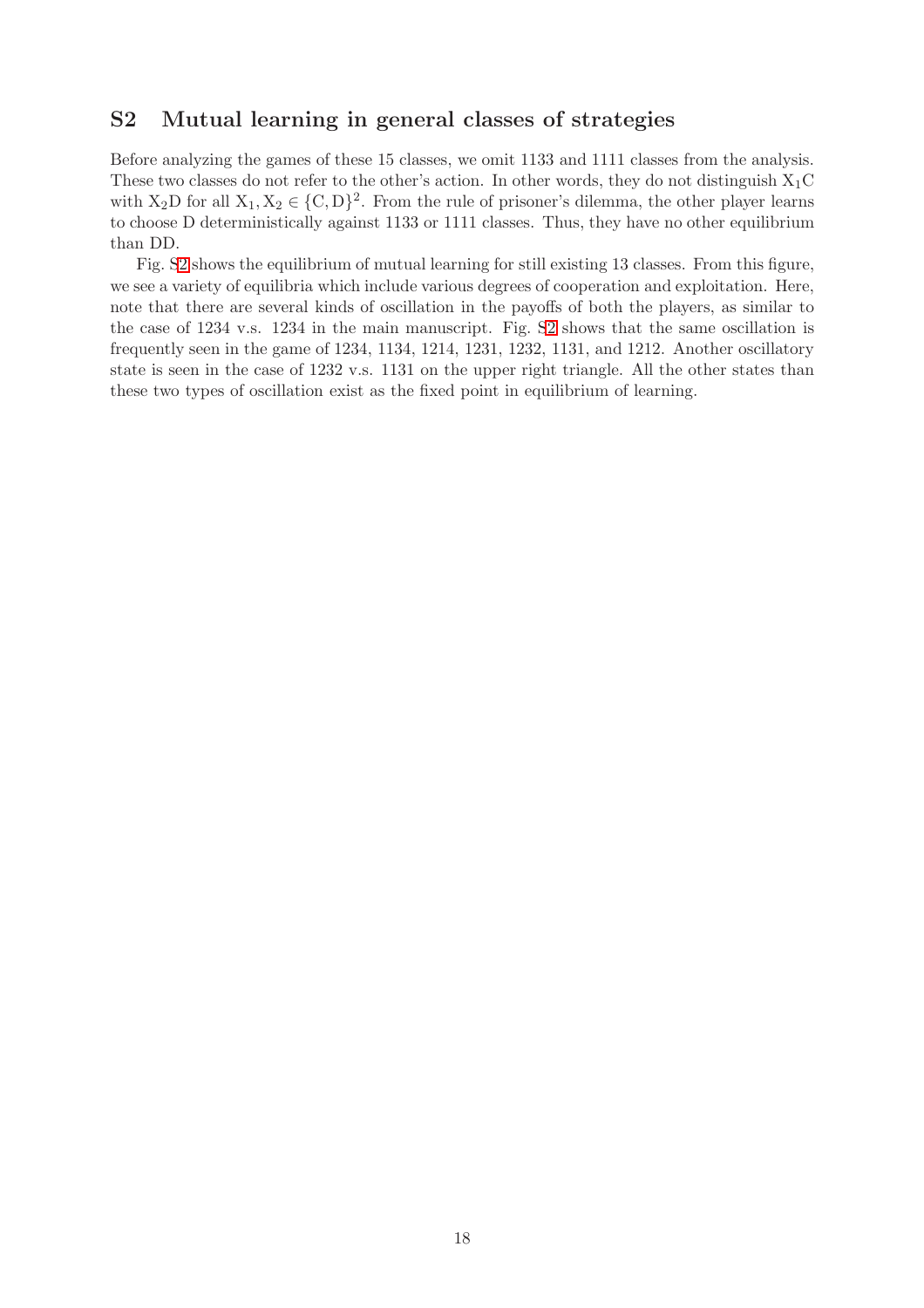

<span id="page-18-0"></span>FIG. S 2: The possible equilibrium states in all the pairs of 13 classes of strategies. As the combination of 13 classes, there are  $13 + 13 \times 12/2 = 91$  panels of equilibrium states. In each panel, X (Y) axis indicates the equilibrium payoff of vertical (horizontal) class. Each panel has 10000 samples of equilibrium states in mutual learning with payoff  $(T, R, P, S) = (5, 3, 1, 0)$ , even though some of equilibria are not plotted.

Then, we give several remarks on computational methods on mutual leanring. First, we gives a constant bound on the stochastic strategies  $\epsilon \leq x_i \leq 1 - \epsilon$  with  $\epsilon = 10^{-4}$  in the computation of learning. This is to avoid false convergences into CC (i.e.,  $u_e = v_e = 3$ ) if CC is saddle point. Second, we remove equilibria on  $u_e = 3, 1 < v_e < 3$  or vise versa on several panels. This is because these equilibria only exist on the condition of  $R = (T + P)/2$ .

Fig. [S3](#page-19-0) gives a statistical analysis corresponding to Fig. [S2.](#page-18-0) The figure (A) shows the payoff of each class obtained statistically from the numerous ensembles. In principle, a learning player receives at least  $P(= 1)$  amount of payoff in equilibrium. Thus, the difference from such minimal payoff 1 represents the class's surplus benefit. Interestingly, we see that besides previous 1234 (i.e., memory-one) and 1212 (i.e., reactive) classes, 1232 and 1131 classes achieve high scores in statistics. The figure (B) shows the difference of payoffs between the two players. Interestingly, no exploitation from the simpler class to the more complex one is seen with an exception of 1232 v.s. 1131.